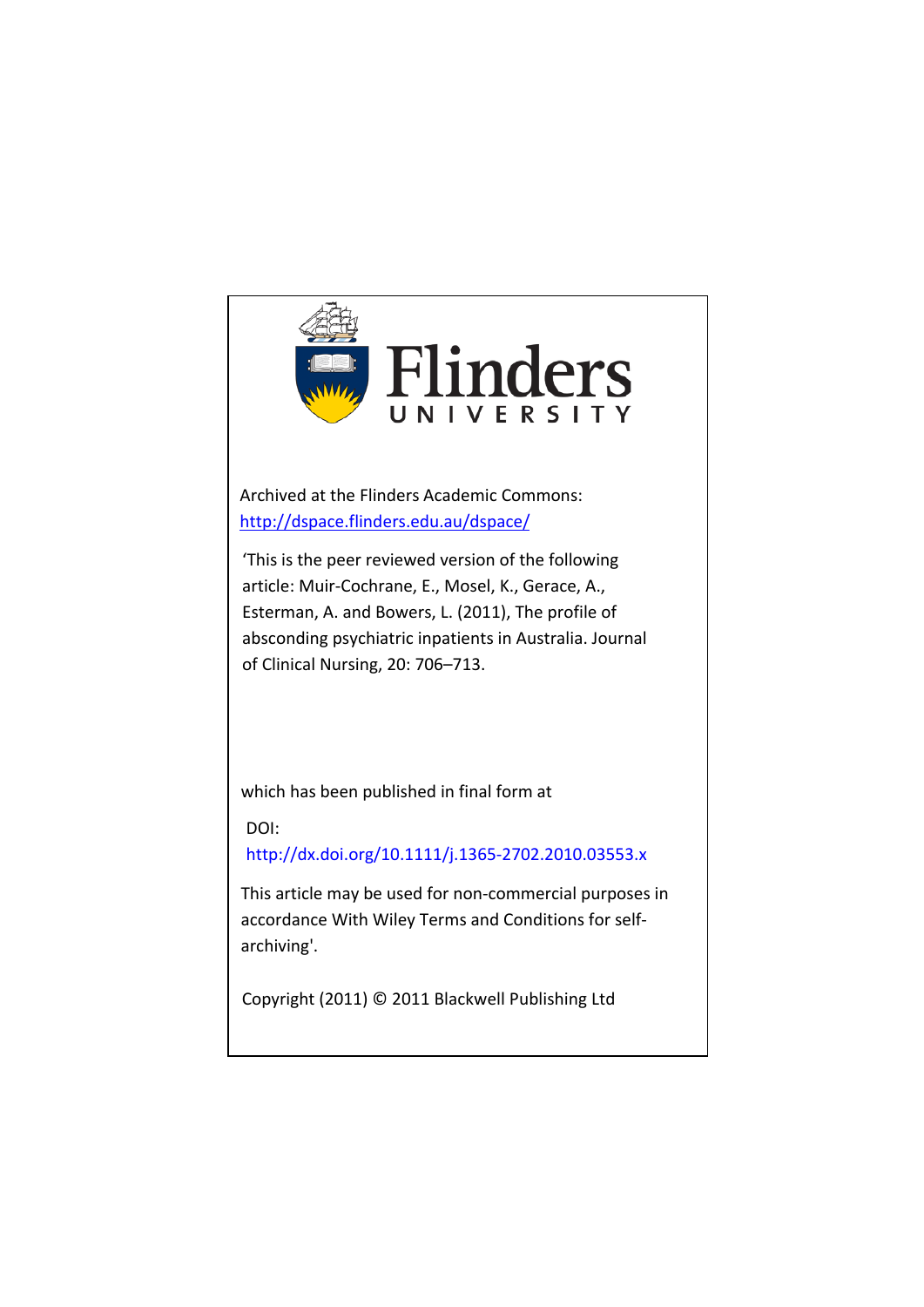## **The profile of absconding psychiatric inpatients in Australia**

Eimear Muir-Cochrane $^1$ , Krista Mosel $^1$ , Adam Gerace $^1$ , Adrian Esterman $^2$ , Len Bowers $^3$ 

<sup>1</sup> School of Nursing & Midwifery, Flinders University

<sup>2</sup> School of Nursing and Midwifery, University of South Australia

<sup>3</sup> School of Nursing and Midwifery, City University, London, UK

Correspondence: Adam Gerace, Research Fellow (Mental Health) School of Nursing & Midwifery, Flinders University of South Australia, GPO Box 2100, Adelaide, SA 5001, Australia. Telephone: +61 8 8201 7640. E-mail: adam.gerace@flinders.edu.au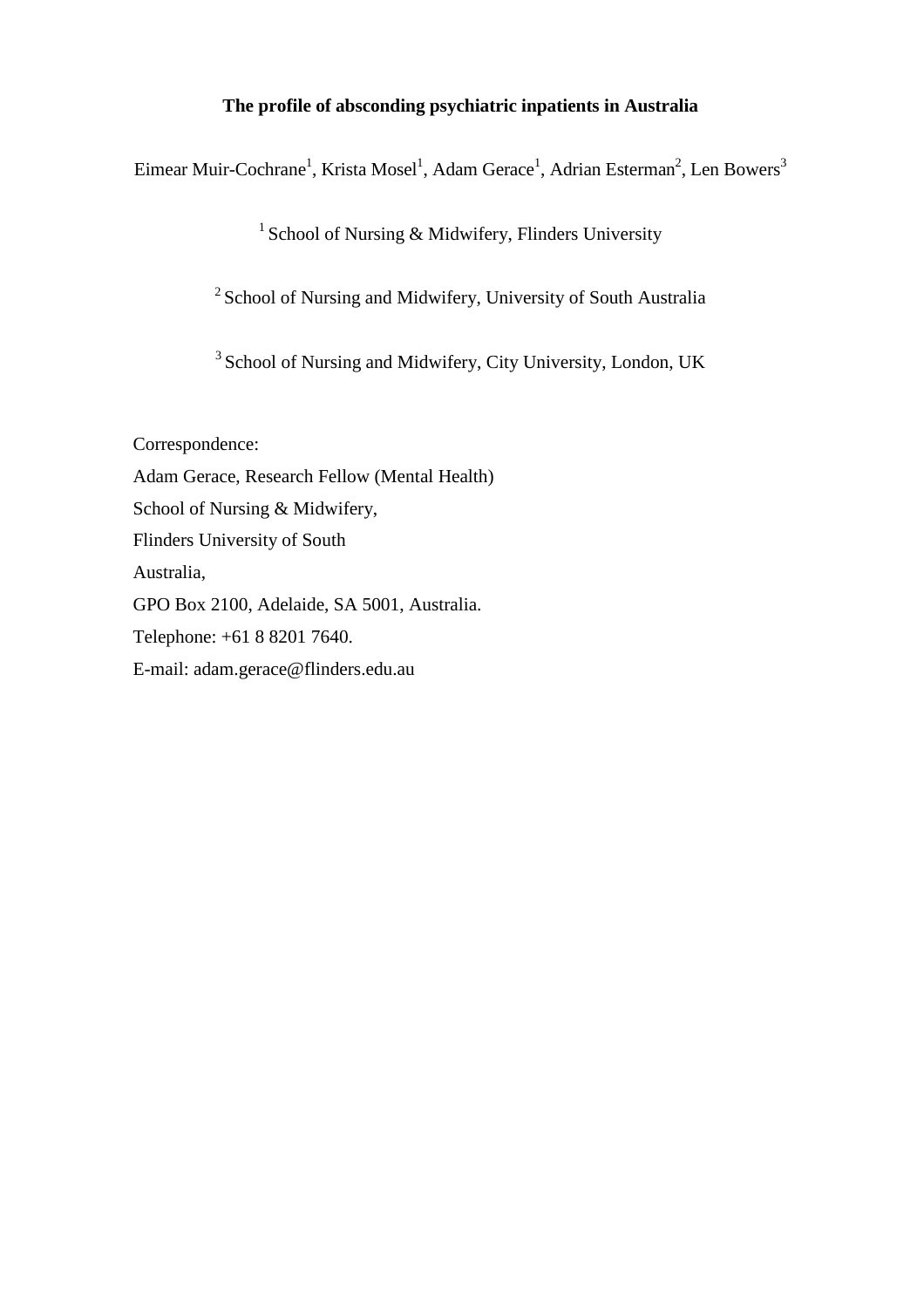#### **The profile of absconding psychiatric inpatients in Australia**

Eimear Muir-Cochrane, Krista Mosel, Adam Gerace, Adrian Esterman, Len Bowers

#### A**BSTRACT**

**Aims and objectives:** The purpose of this study was to examine absconding behaviour (a patient leaving the hospital without permission) within acute and rehabilitation wards of one Australian psychiatric institution, in order to describe the characteristics of the absconding patient and these events.

**Background:** Absconding is a significant issue within psychiatric inpatient settings, with risks which include patient harm, aggression and violence. In spite of this, limited research has been conducted in Australia on patients who abscond while receiving psychiatric care.

**Design:** The study was a retrospective descriptive analysis.

**Method:** Absconding events from three acute and seven rehabilitation wards over a 12 month period were studied.

**Results:** The rate of absconding events by detained patients was 20.82%. Gender was not significantly associated with absconding, although 61.19% of those who absconded were men diagnosed with schizophrenic disorders. Over half of acute care patients who absconded left during their first 21-day detention order. More than half of absconding events were by patients that absconded more than once. There was limited support for the efficacy of locking ward doors. Age and diagnosis emerged as particularly important factors to consider.

**Discussion:** The study revealed that men are not more likely to abscond than women, that locking ward doors does not deter determined absconders and that once a person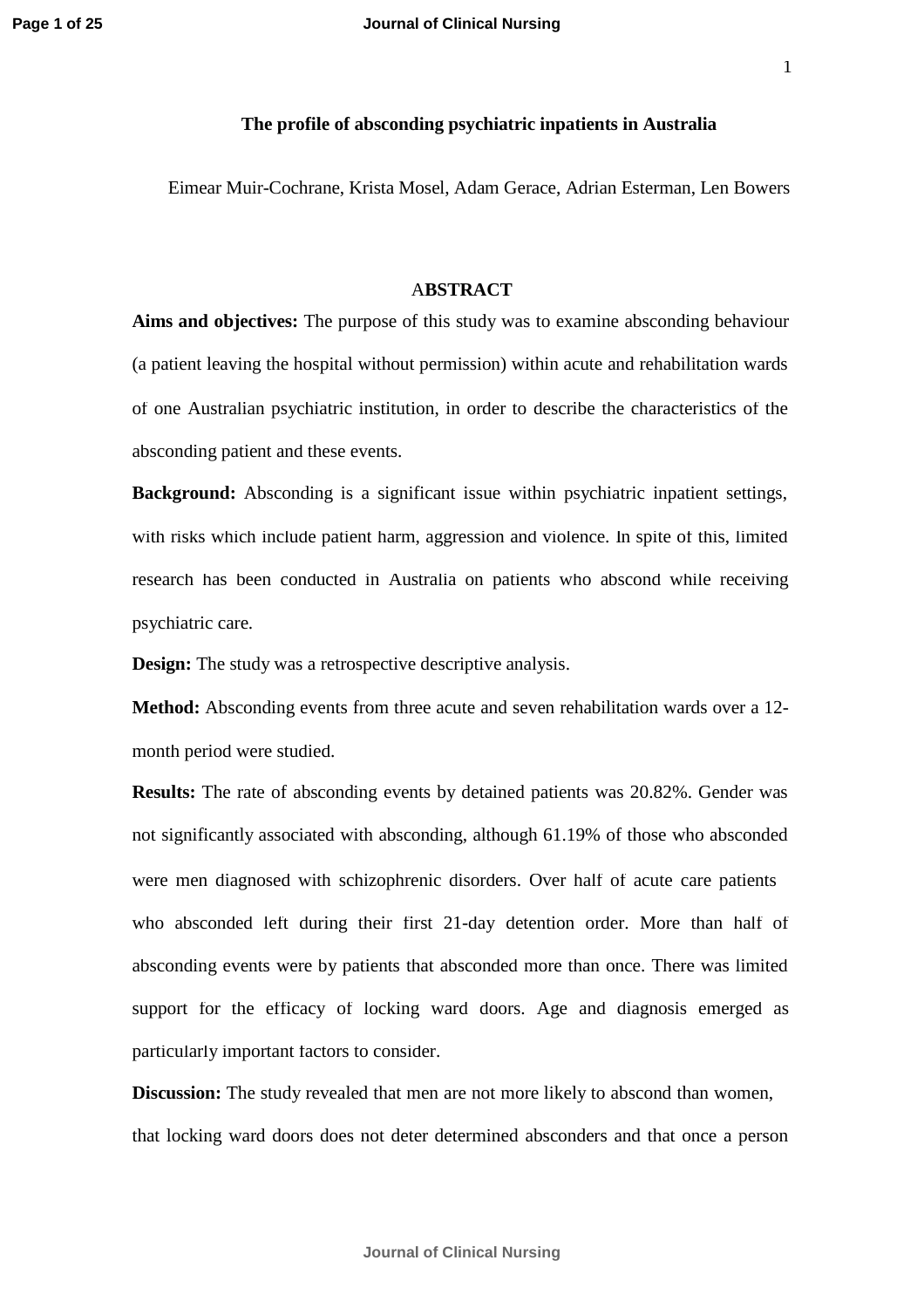has absconded they are more likely to do so again. Younger patients and those with a schizophrenic disorder may be particularly likely to abscond. There also appears to be a link between continuing detention orders and an absconding event.

**Conclusions:** Findings provide new data about the profile of absconding patients in Australia. Exploration of the reasons why patients abscond, and why many do so repeatedly, warrants further investigation.

**Relevance to clinical practice:** Risk management approaches taking into account factors associated with absconding could be trialled to reduce the incidence of absconding in psychiatric inpatient settings.

**Keywords:** absconding, inpatients, risk assessment, risk management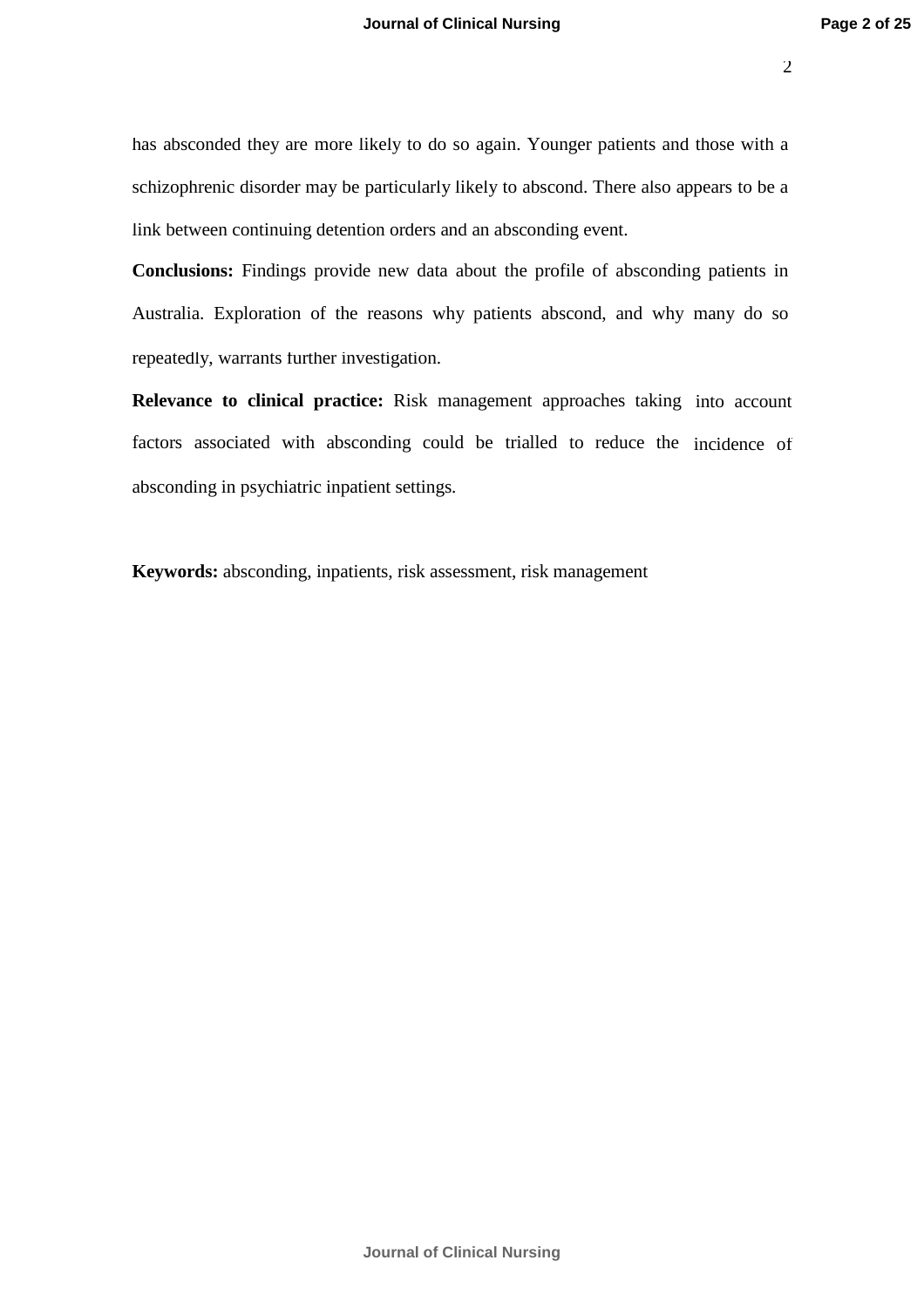#### **INTRODUCTION**

In Australia, 45% (7.3 million) of the population aged between 16-85 years have experienced a mental disorder, with 20% (3.2 million) of Australians experiencing symptoms in the previous year (Australian Bureau of Statistics [ABS] 2008). Mental health services, including hospitilisation or consultation with a health professional, were Over the last 30 years, the process of deinstitutionalisation has resulted in the reduction in the number of inpatient psychiatric wards in Australia and around the world. In Australia, there are on average 10 beds per 100,000 population of public hospital psychiatric beds (Australian Institute of Health and Welfare [AIHW] 2006), usually with 100% occupancy on any given day. This compares with an average of 250 beds per 100,000 population of acute public hospital beds (AIHW 2006). Pressure on inpatient psychiatric services means that only the most severely unwell are admitted for treatment, often those individuals with psychotic disorders and with as many as 50% of these patients held compulsorily under mental health act legislation (Muir-Cochrane & Mosel, 2008). Recently admitted detained patients leaving hospital without permission (absconding) is a cause of serious concern for families and health professionals alike. accessed by 35% of these Australians with a disorder in the preceding year (ABS 2008).

### **Absconding**

Significant social, economic, and emotional costs are associated with absconding. A recent systematic review conducted by Muir-Cochrane and Mosel (2008) of literature published between 1996 to 2008 identified 39 articles involving absconding from inpatient psychiatric institutions, with absconding rates (when reported) between 2.5% to 34% of all psychiatric admissions. A significant problem identified within this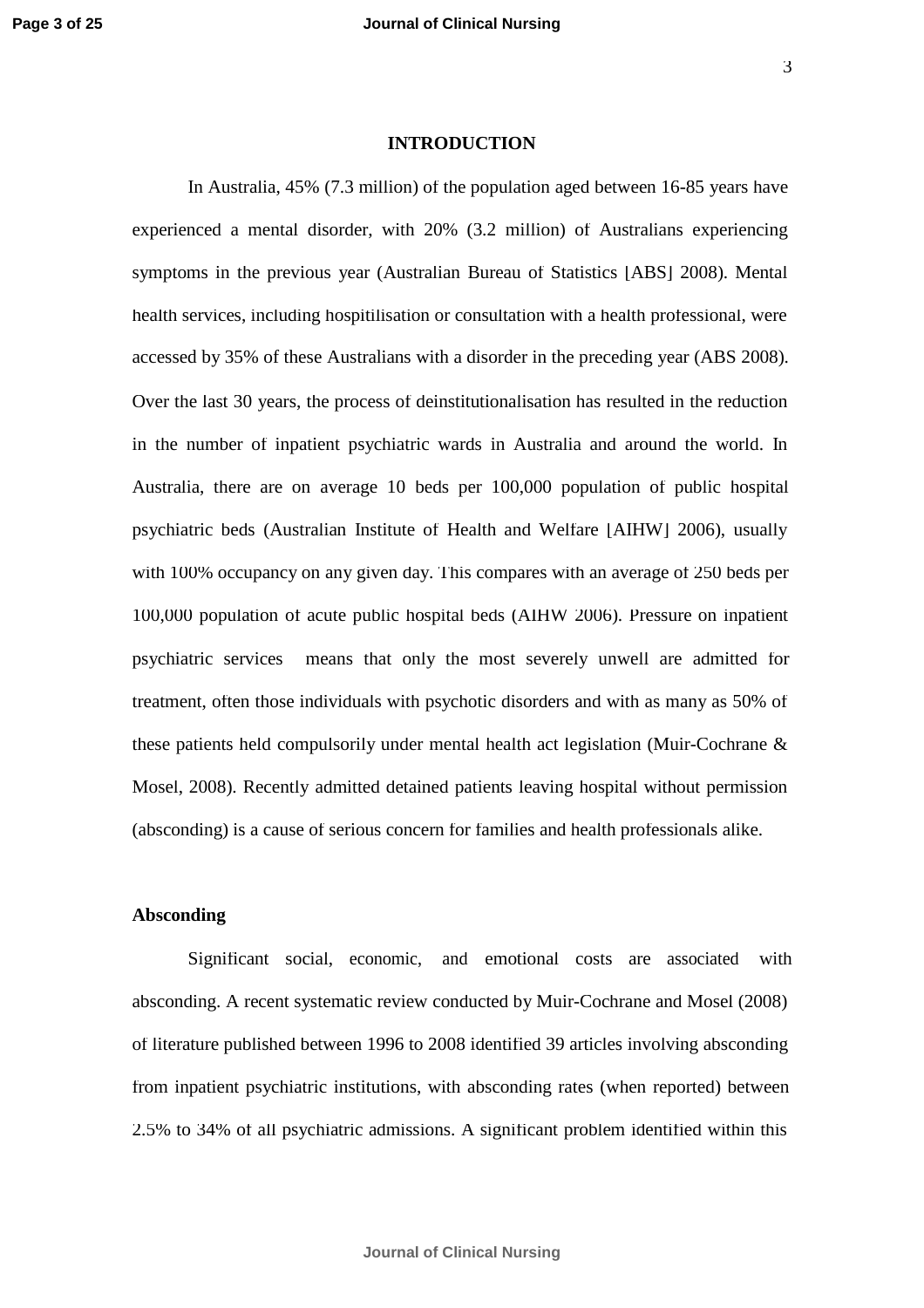research area was the lack of a uniform definition of absconding, as well as differences in the methods of calculating absconding rates. In spite of some of these shortcomings, absconding patients were identified as posing a serious risk to themselves and/or the general public. In addition to harm to self and others (Farragher *et al.* 1996, Walsh *et al.* 1998, Clark *et al.* 1999; Shah & Ganesvaran 2000; Dickens & Campbell 2001, King *et al.* 2001, Bowers 2003, Bowers *et al.* 2003a), additional risks included missed treatment resulting in longer rehabilitation times, as well as cessation of treatment altogether, medication non-compliance and substance use (Manchester *et al.* 1997, Bowers *et al.* 1999a, Bowers 2000).

Although only a limited body of research on the characteristics of those patients who abscond while receiving psychiatric care exists, research which has been conducted – largely originating from the UK – suggests some prevalent characteristics. From this work, patients most likely to abscond are young detained men diagnosed with schizophrenia; with most absconding events occurring within the first three weeks of admission (Bowers *et al.* 1998a, Muir-Cochrane & Mosel, 2008). Within Australia, however, there has been little research conducted, with only five identified Australian articles published between 1996 and 2009 (Manchester *et al.* 1997, Meehan *et al.* 1999, Shah & Ganesvaran 2000, The Joanna Briggs Institute 2007, Carr *et al.* 2008). Of these investigations, only two presented absconding rates (Meehan *et al.* 1999, Carr *et al.* 2008), although one failed to define absconding, and only one of these (Meehan *et al.* 1999) addressed the characteristics of patients who abscond.

Identifying the profile of patients more likely to abscond and the circumstances surrounding absconding events would assist in the assessment and management of the risk associated with absconding behaviours. Risk management is an important tool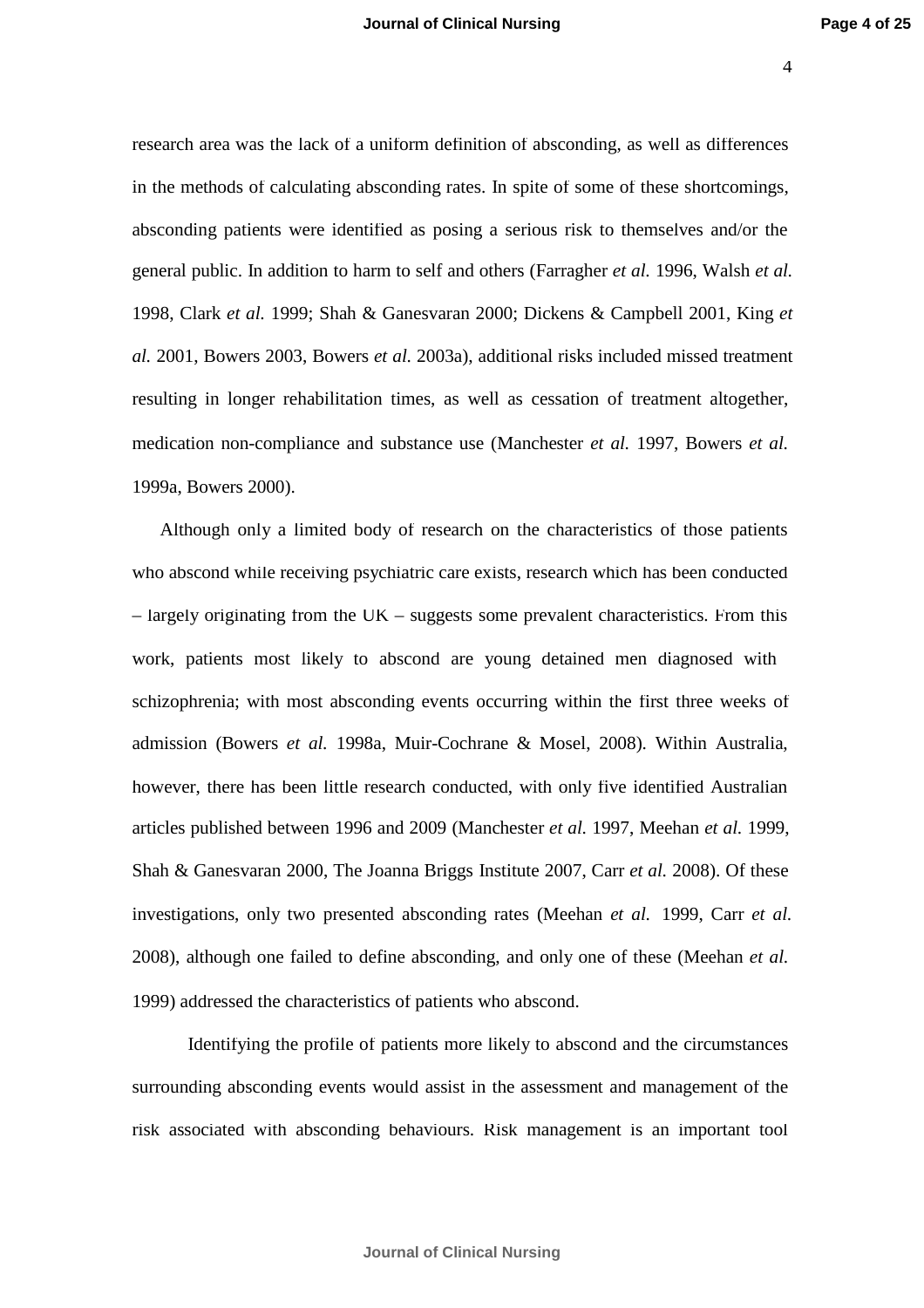within the psychiatric setting in order to protect the welfare of the patient and the community at large. The purpose of the present study, therefore, was to investigate absconding in an Australian psychiatric hospital in order to offer new insights that can inform effective management of acutely ill psychiatric patients.

#### **METHODS**

#### **Study design**

A retrospective descriptive design aimed to identify the rate of absconding from a major Australian psychiatric institution over a 12-month period and to provide a profile of absconding patients. Inpatient data were obtained from two databases maintained by the institution: (a) the inpatient discharge database, containing demographic details as well as information about diagnoses and treatment; (b) a database containing information on each episode of absconding. Under local state legislation, a patient is detained to an approved treatment centre when a medical practitioner is satisfied that this person has a mental illness that requires immediate treatment and the detention is in the interests of the safety of the patient and/or others. This three-day detention order is reviewed within 24 hours of admission and, if the patient is determined as still requiring treatment and further detention, the patient is placed on a 21-day detention order, a period which can be extended by a second 21-day detention order. During this admission, the patient must not leave the approved treatment facility without official approval. For the purposes of this study, only detained patients who abscond are included. Absconding by voluntary patients is recorded only informally and is not included in the database. Data were collected and analysed for the period September 1, 2006 to August 31, 2007. Ethical approval was obtained from the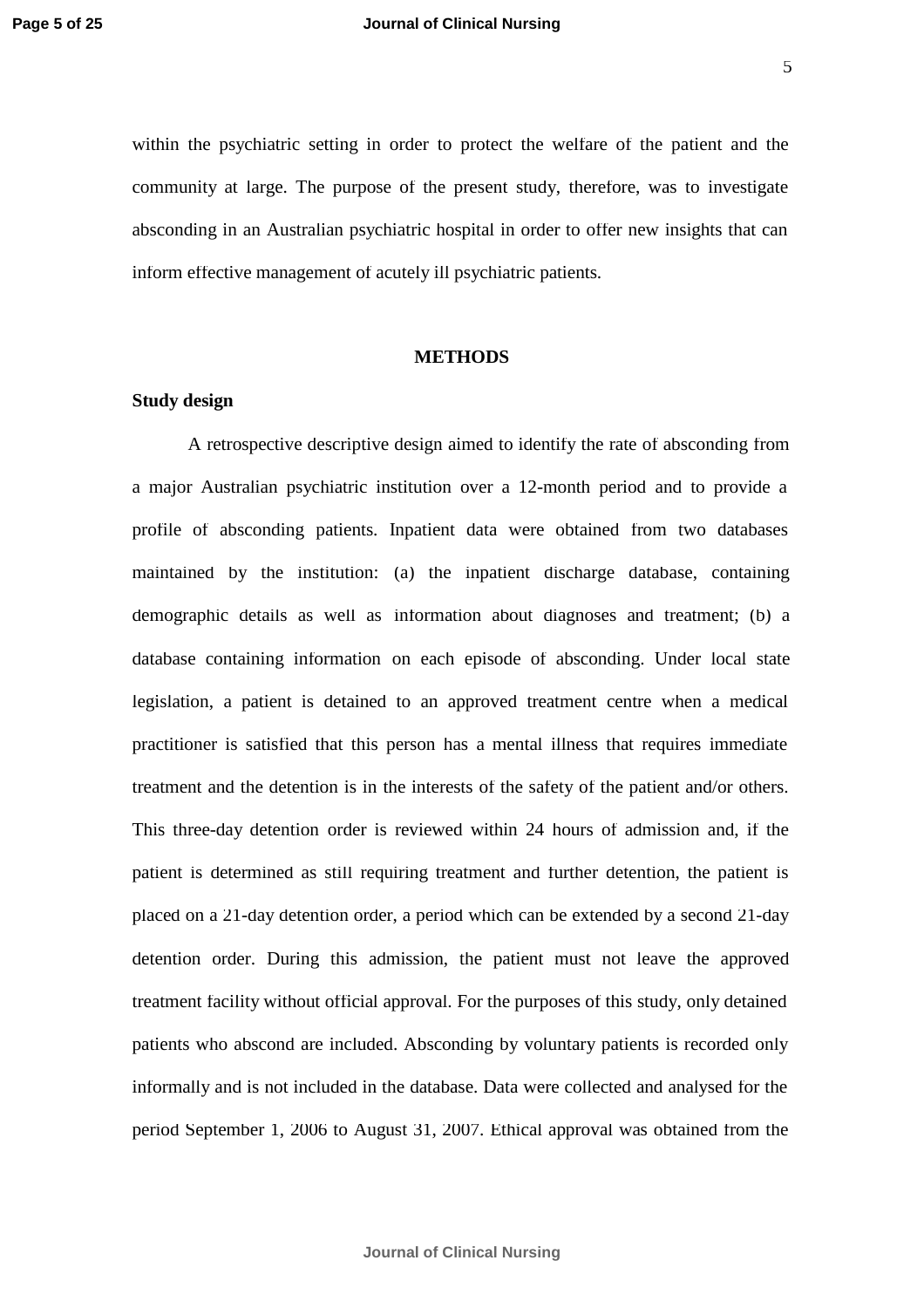6

relevant hospital and university committees, and data was provided to the researchers in non-identifiable form in accordance with the National Statement on Ethical Conduct in Human Research (NHMRC 2007).

#### **Details of the institution**

The psychiatric hospital campus consists of acute and extended care (rehabilitation) wards, a closed forensic ward, and a high security closed intensive care unit. Services offered include intensive care, rehabilitation, mental health services for older people, services for rural and remote patients, distance liaison, tele-psychiatry and, forensic services. The hospital campus had approximately 250 beds in 2007-2008 (as some wards or beds closed over time) with over fifty percent of patients being on detention orders under the state Mental Health Act. For the purposes of this research, wards providing mental health services for older people and forensic/high security wards were excluded. This was based on a consideration of the unique characteristics of these patients and wards, which may make the examination of more general trends within the absconding population problematic. As a result, ten wards were included (three acute wards, and seven rehabilitation wards) in analyses. The acute and rehabilitation wards serve distinct geographical locations and admit both detained and voluntary patients. Different ward cultures dictated whether the ward door was locked or unlocked for the duration of the study (i.e. the acuity of patients across the acute care wards was similar).

#### **Statistical analysis**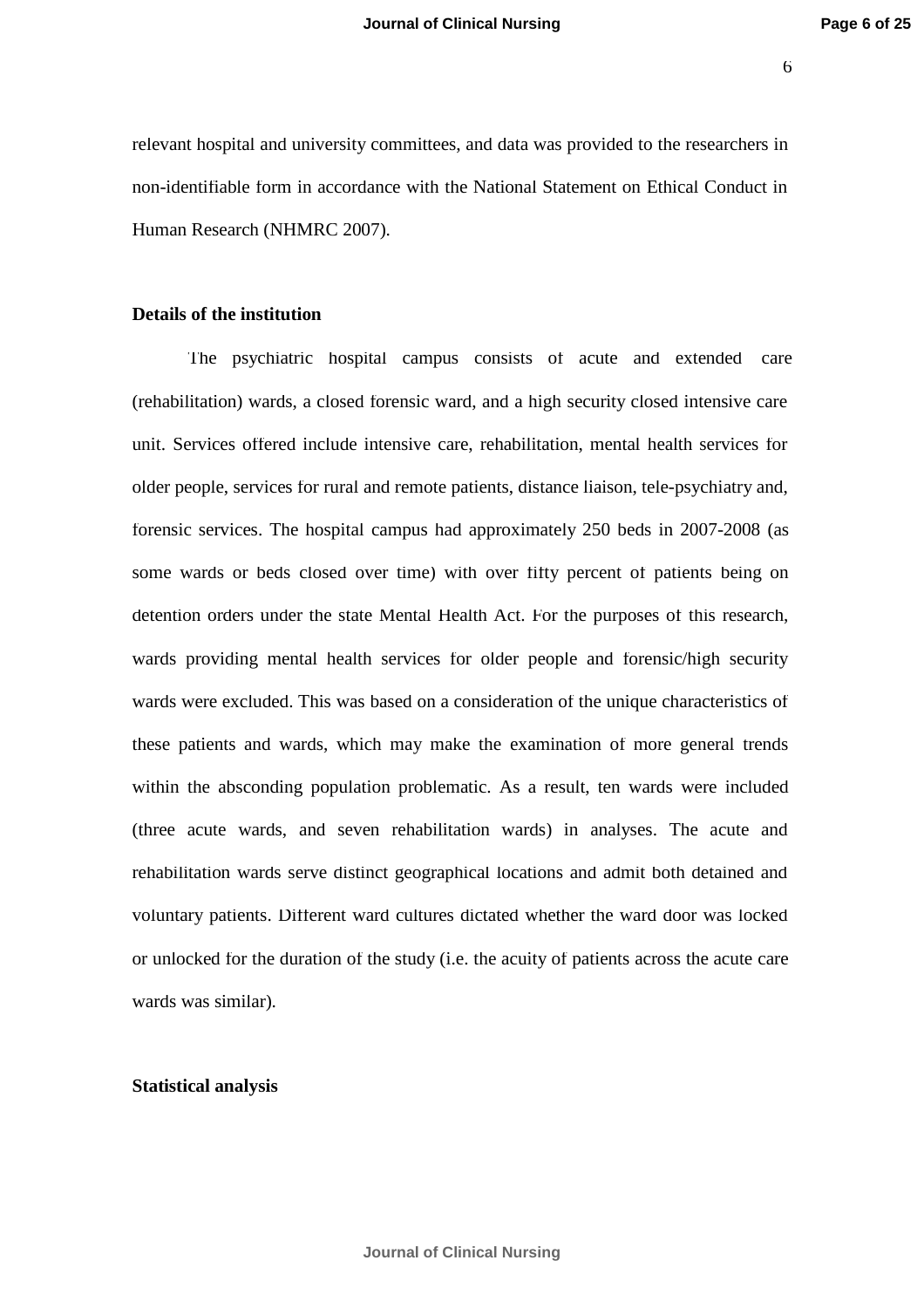A description of the patients with respect to demographic details, type of admission (voluntary or mandatory detention) and diagnosis is presented. Rates of absconding events and patients are then provided, with an investigation of the relationship between absconding and characteristics of patients and events (when inferential statistical tests are reported, all *p* values are at the two-tail level of significance). Finally we compare the profile of absconding patients with nonabsconding patients, using CHAID analysis. CHAID is an exploratory technique for investigating large quantities of categorical data and is one of several classification treebased exploratory methods used to partition or segment a population. The purpose of CHAID is to create homogenous segments of the population based on the value of some outcome or dependent variable (in our case absconding) by splitting the population into two or more groups on the basis of predictor variables. After each split, the resulting groups are evaluated separately to see if a further split on any of the predictor variables would create significantly more homogenous groups. When it is no longer possible to make the resulting groups more homogenous the program halts. The segments derived by CHAID are mutually exclusive and exhaustive which means, that the segments do not overlap and each person in the population belongs to exactly one segment. The statistical package CHAID for Windows version 6 was used for this analysis. All other analyses were conducted in SPSS for Windows version 16.

There are often inconsistencies in the ways in which absconding events and patients are described in the research, leading to incomparability of results between studies and a lack of precision (Bowers 2000). In the case of absconding rates, there are issues with both the numerator (i.e. number absconding) and the denominator (i.e. number at risk of absconding); thus it is important to make clear whether *event-based* or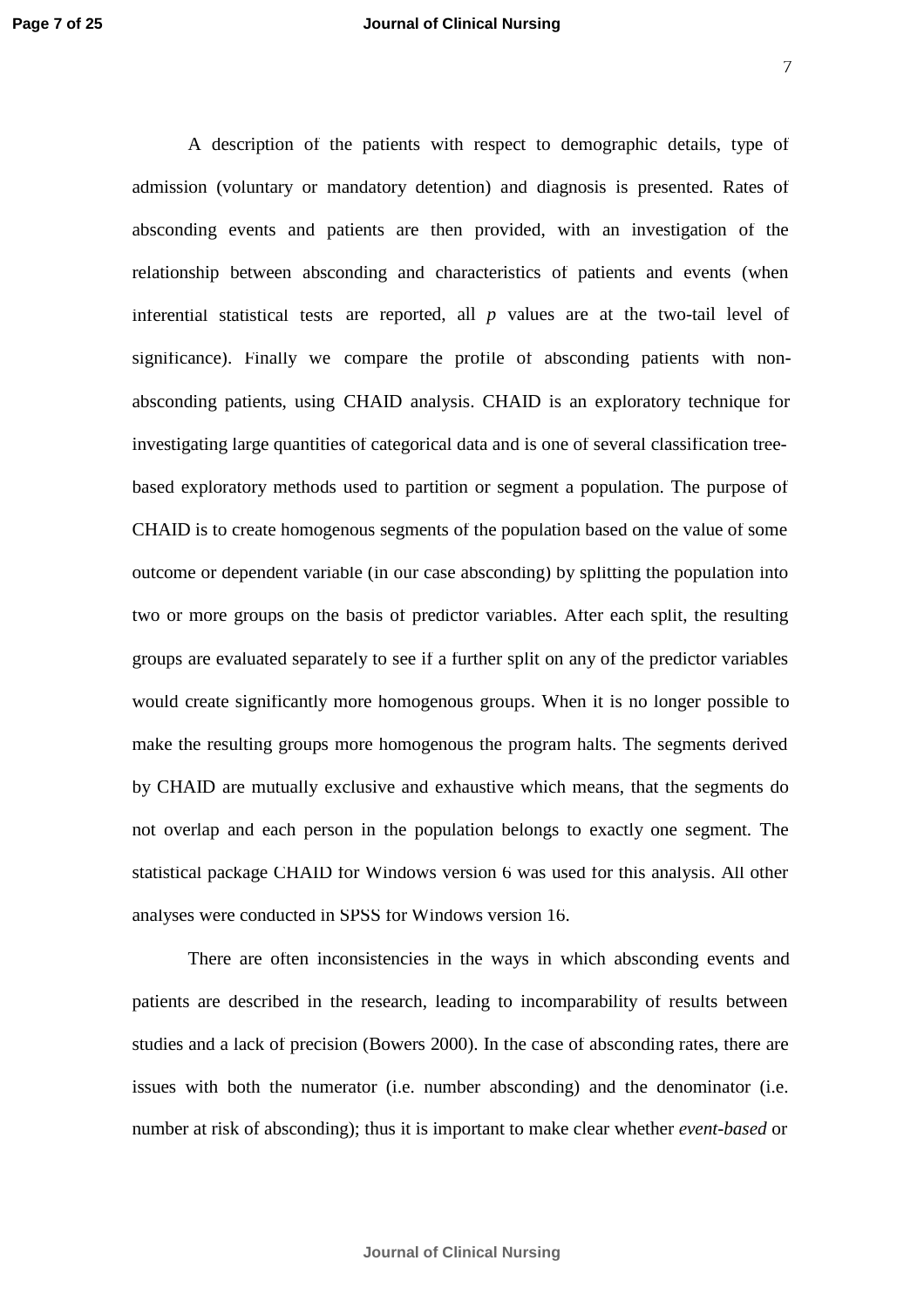8

*patient-based* calculations are used (Bowers 2000). When using event-based data, repeat absconding incidents by patients are distributed across the total number of patients, resulting in higher rates. Both patient-based and event-based rates of absconding are reported here.

#### **RESULTS**

#### **Description of inpatients**

During the period of data collection, there were 457 male and 229 female acute and extended care patients in the included wards. Of these patients, 538 (377 men, 161 women) were detained *(M=*36.63; *SD=*11.19; *Range=*18-67 years). Detained male patients (*M=*35.75, *SE=*.56) were significantly younger than female detained patients  $(M=38.70; SE=.92)$ ,  $t(536) = 2.82$ ,  $p = .005$  (95% CI .90 to 5.01). Of detained patients, 68.03% were Caucasian, 7.62% were Aboriginal and/or Torres Strait Islander, 1.67% were Asian, and 2.23% were Other. Information on ethnicity was not available for 20.45% of the detained sample, probably due to nursing staff not being required to collect this data by the organisation.

The major principal diagnoses of detained patients were as follows: 68.03% schizophrenic disorders, 9.48% bipolar disorders, and 8.74% depressive disorders. The median length of stay overall was 25 days. However, the median length of stay for acute care patients was 22 days.

#### **Rate of absconding**

The absconding event-based rate per 100 detained patients was 20.82%, with 112 events recorded. Men were responsible for 73.21% of events. Table 1 presents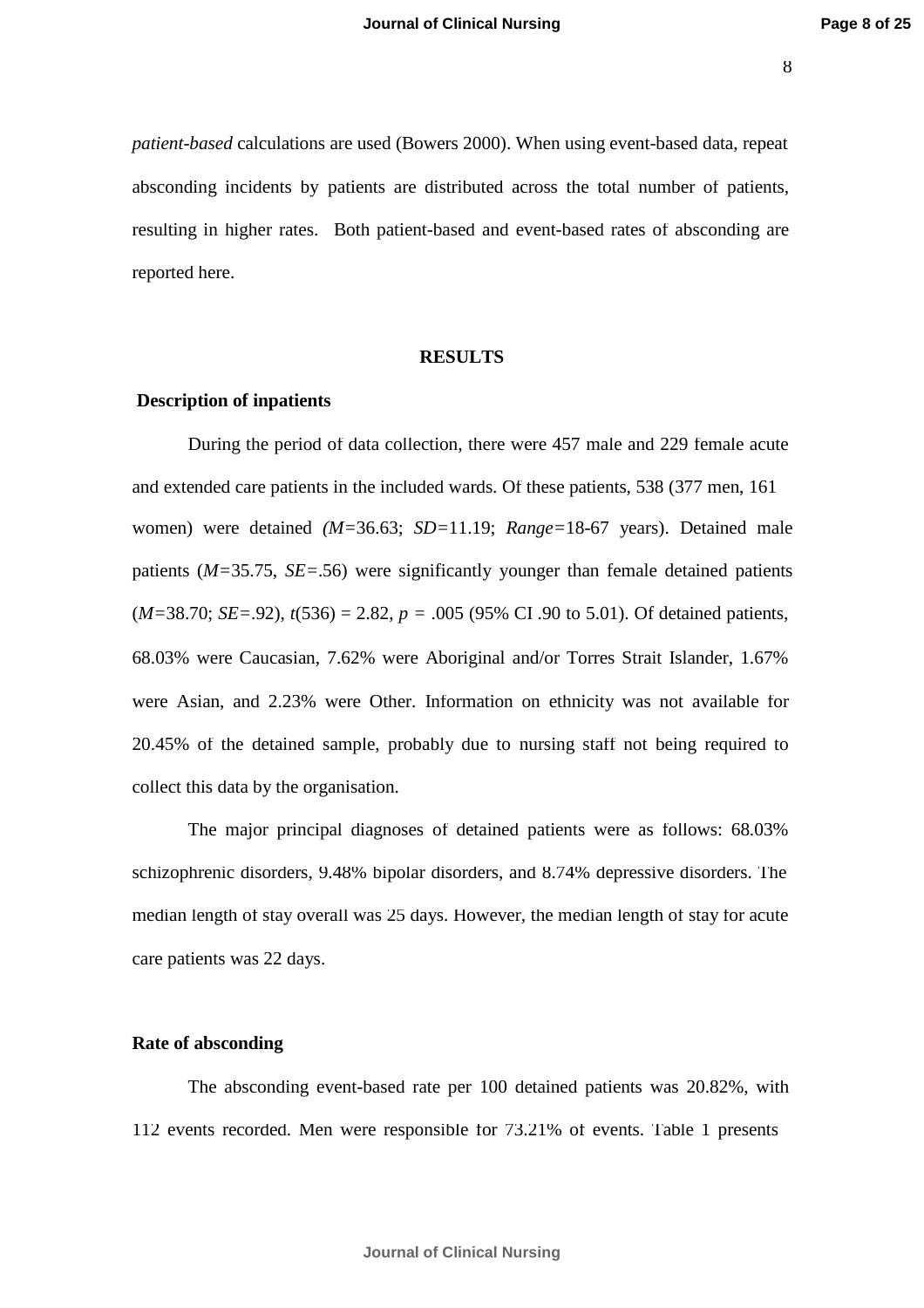event-based rates for the total detained sample, and separately for men and women. In all absconding events, the patient returned to the ward, and in 64.29% of events (72 out of 112 abscond events), the patient returned to the ward within 24 hours. There were no

deaths occurring during the period the patients were away from the ward.

#### < Insert Table 1 about here >

Of the 112 absconding events recorded over the 12-month period, 67 patients (50 men, 17 women) were responsible for those events (12.45% of detained patients). Gender was not significantly related to absconding,  $\chi^2(1, N = 538) = .76$ ,  $p = .384$  (risk ratio = 1.26 (95% CI .73 to 2.23)). Table 2 presents the patient-based absconding rates for the total sample and separately for men and women. Another way to examine the relationship between gender and absconding is by events. Based on the proportion of detained men (70.07%) and women (29.93%) in the studied wards, it is expected that men would be responsible for more events (78.48) than women (33.52). A chi-square test of independence reveals that the observed number of events for men and women is not significantly different when taking this into account,  $\chi^2(1, N = 112) = .53$ ,  $p =$ .467.

#### <Insert Table 2 about here>

Absconding patients were significantly younger *(M=*33.99, *SE=*1.33) than those detained patients who did not abscond  $(M=37.01, SE=.52)$ ,  $t(536) = -2.07$ ,  $p = .039$ (95% CI -5.88 to -.16). A majority of absconding patients (79.10%, *N=*53/67, with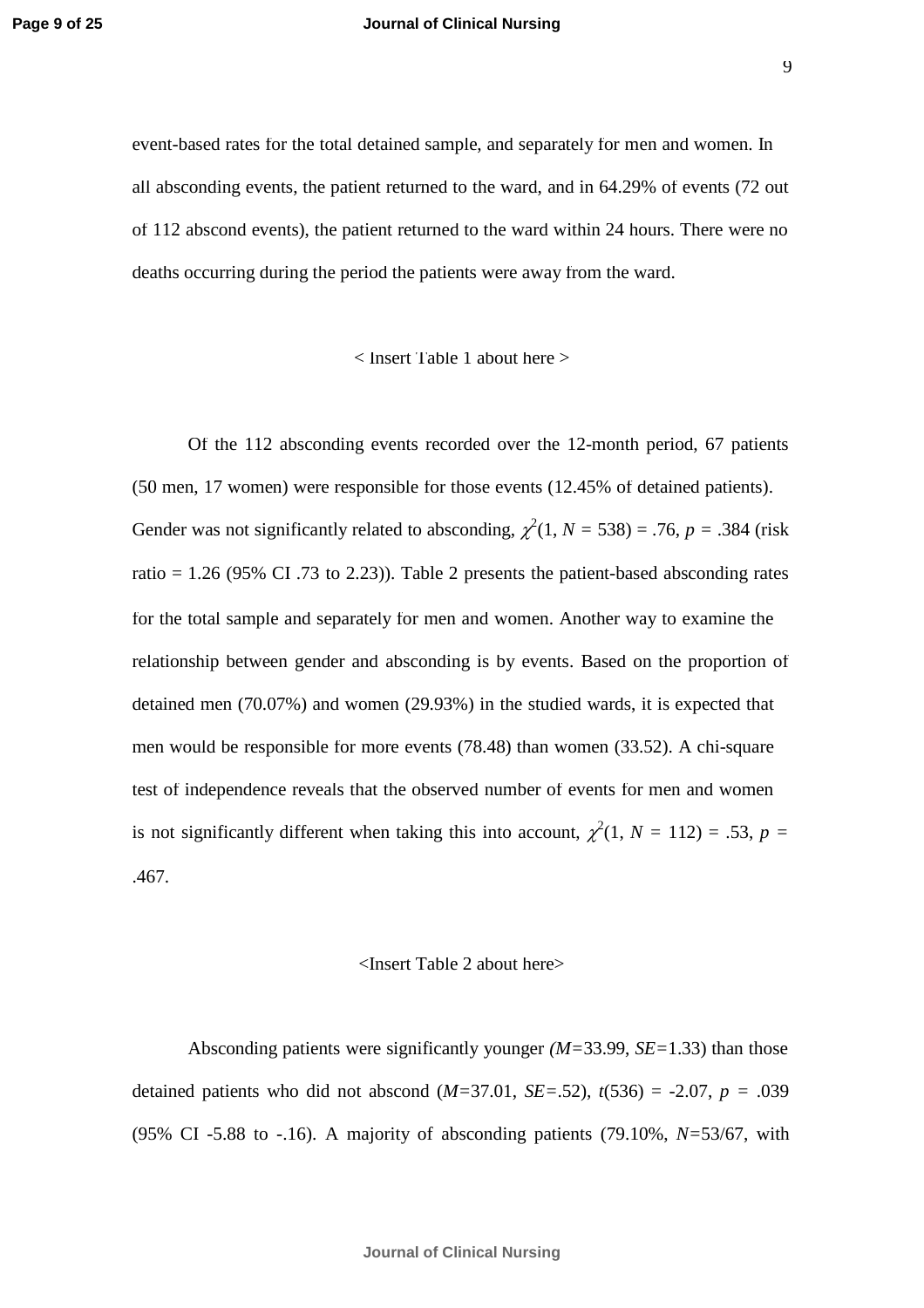diagnosis information not available for two patients) had a principal diagnosis of a schizophrenic disorder, and absconding was statistically significantly related to having a schizophrenic disorder,  $\chi^2(1, N = 535) = 5.90, p = .015$  (risk ratio = 2.04 (95% CI 1.12) to 3.98)). Forty-one of these patients with a schizophrenic disorder were men (61.19% of all absconders); however, absconding male patients were not more likely to have a schizophrenic disorder than absconding female patients, *Fisher's exact test =* .273 (*N=*65) (risk ratio = 1.21 (95% CI .65 to 2.39)).

#### **Patients that abscond more than once**

Out of 112 absconding events in this 12 month period, 63 events (56.25%) were by patients who had absconded more than once. These events involved 19 repeat absconders (*M=*29.79 years, *SE=*1.42), 15 (78.95%) of whom were men. Repeat absconders were significantly younger than non-repeat absconders (*M=*35.36, *SE*=1.67),  $t(60.04) = -2.54$ ,  $p = .014$  (95% CI -9.96 to -1.19). Repeat absconders accounted for 31.34% of absconding patients, and these patients absconded between two and nine times (see Table 3).

#### <Insert Table 3 about here>

### **Legal Status**

On the acute wards, 59.18% (*n=*29/49) of absconding patients left during their first 21-day detention order; 20.41% (*n=*10/49) left during their second 21-day detention order. The remaining 20.41% of absconding patients were on another type of detention order (3-day, continued, forensic).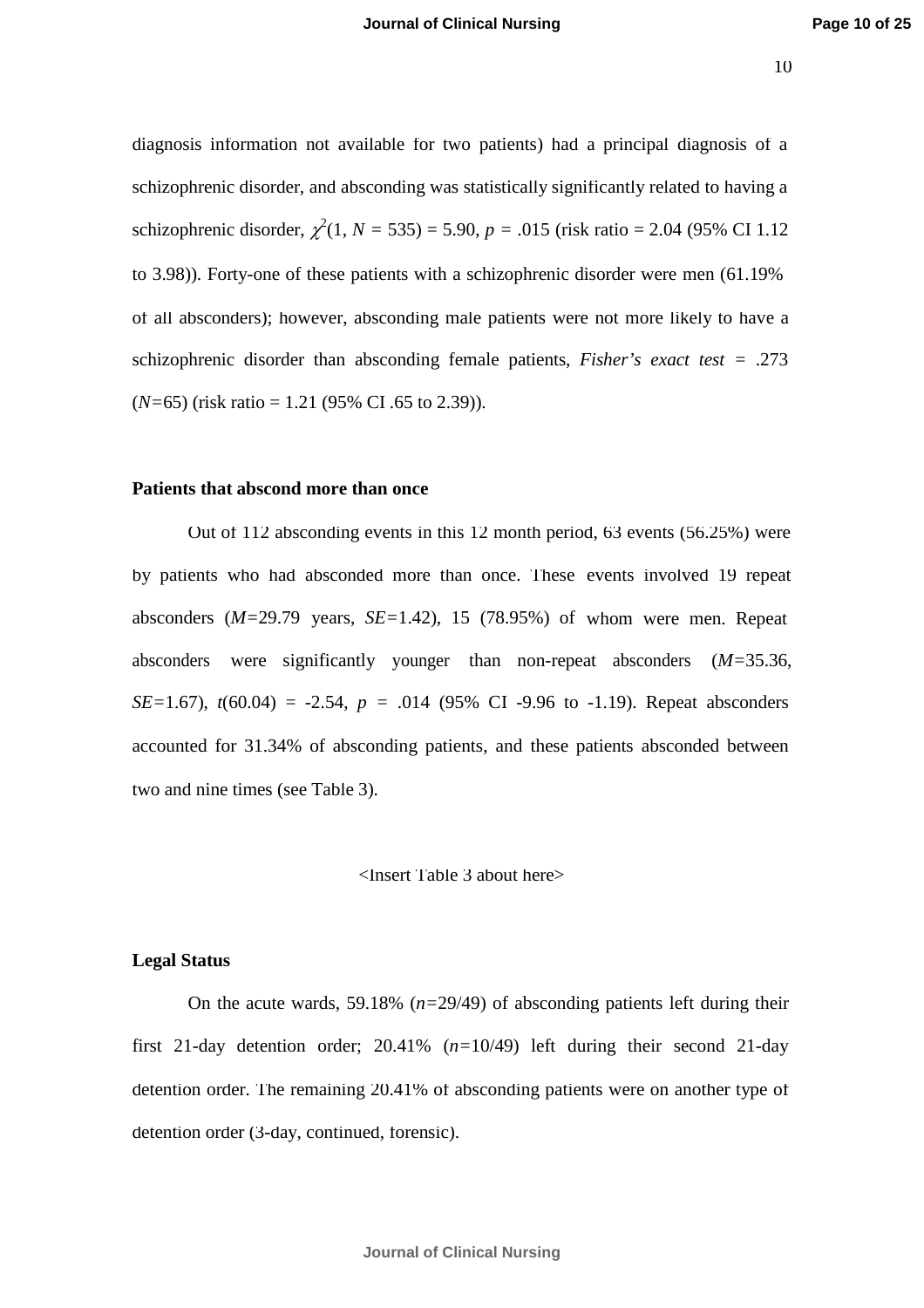#### **Locking doors**

All absconding events from both the acute and rehabilitation wards were examined on a ward by ward basis to establish the effectiveness of locking doors in preventing absconding events. Interestingly, the greatest number of absconds (*N=*38) occurred from a locked acute ward. Table 4 presents the number of absconding events by ward exit security for those wards which recorded an absconscion. Overall, 55 absconding events occurred in open wards, and 57 events in closed wards. Based on the proportions of detained patients in open (286, 53.16%) and closed wards (252, 46.84%), the difference in absconding events is not significant,  $\chi^2(1, N = 112) = .74$ ,  $p = .390$ . In terms of patient-based calculations, 35 absconding patients were from closed wards, while 32 absconding patients were from open wards, with absconding not related to whether the door was locked,  $\chi^2(1, N = 538) = .90$ ,  $p = .344$  (risk ratio = 1.24 (95% CI) .77 to 2.02)).

#### **Profiling absconding patients**

In addition to investigating characteristics associated with absconding (above), it is also important to develop a profile of the absconding patient which considers multiple characteristics. CHAID analysis was undertaken on the sample of detained hospital patients, comparing those patients who did (*N=*65) and did not (*N=*470) abscond (with the three patients who did not have a recorded principal condition excluded from analysis). Figure 1 presents the results of this analysis. Age was the first predictor to emerge, with 16.80% of patients under 35 years of age leaving the hospital, and 10.69% of patients between 35-44 years absconding. Thus, 89.23% of all absconding patients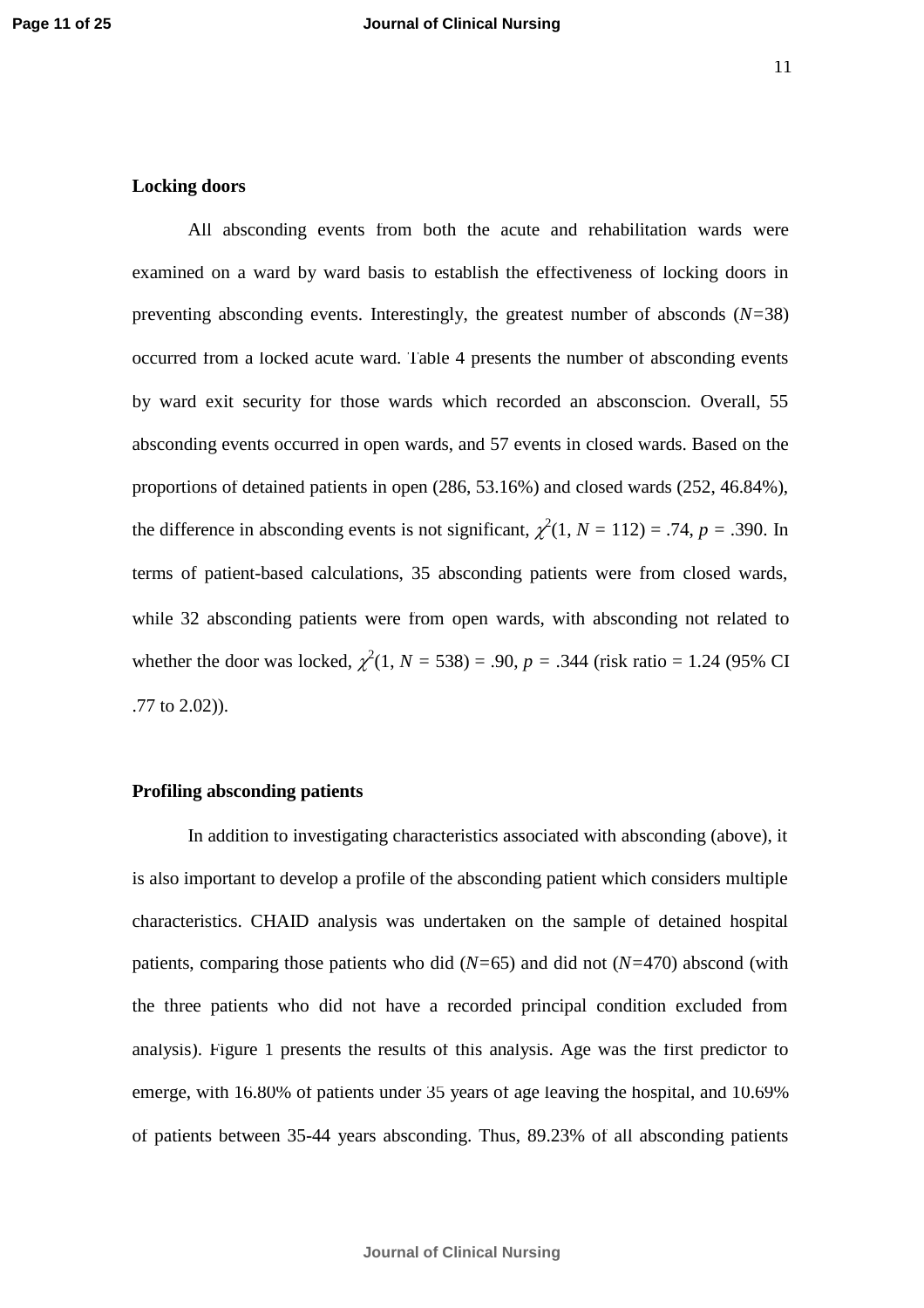were 44 years of age or younger. For patients under 35 years, diagnosis emerged as the next predictor of absconding, with 20.71% (*N=*35) of patients with a schizophrenic disorder absconding; the other diagnoses of those who absconded in this age group were depressive disorder (*N=*1), bipolar disorder (*N=*3), or unspecified nonorganic psychosis (*N=*2). For patients 50 years and over, gender was the next predictor, with 11.90% (*N=*5) of these men absconding, and 3.13% of women. Ward exit security did not emerge as a predictor of absconding.

<Insert Figure 1 about here>

#### **DISCUSSION**

This study investigated how many patients of psychiatric services absconded from a large hospital campus over 12 months, as well as examining patient and event characteristics associated with this behaviour. The calculated rate of absconding in the current research is higher than that of a number of other studies (Pages *et al.* 1998, Meehan *et al.* 1999, Dickens & Campbell 2001, Bowers *et al.* 2003b, Carr *et al.* 2008, Khisty *et al.* 2008). While more men absconded and were responsible for more events than women, gender was not significantly associated with absconding. Similarly, while having being diagnosed with a schizophrenic disorder was associated with an increased probability of absconding, there was also a lack of a gender difference in this relationship. Exit security of the ward did not emerge as a significant predictor of absconding from the ward, although based on the number of patients in open and locked wards, locked wards were the site of slightly more absconds. For patients in acute care wards, a first 21-day detention order was a time of increased absconding. Overall, when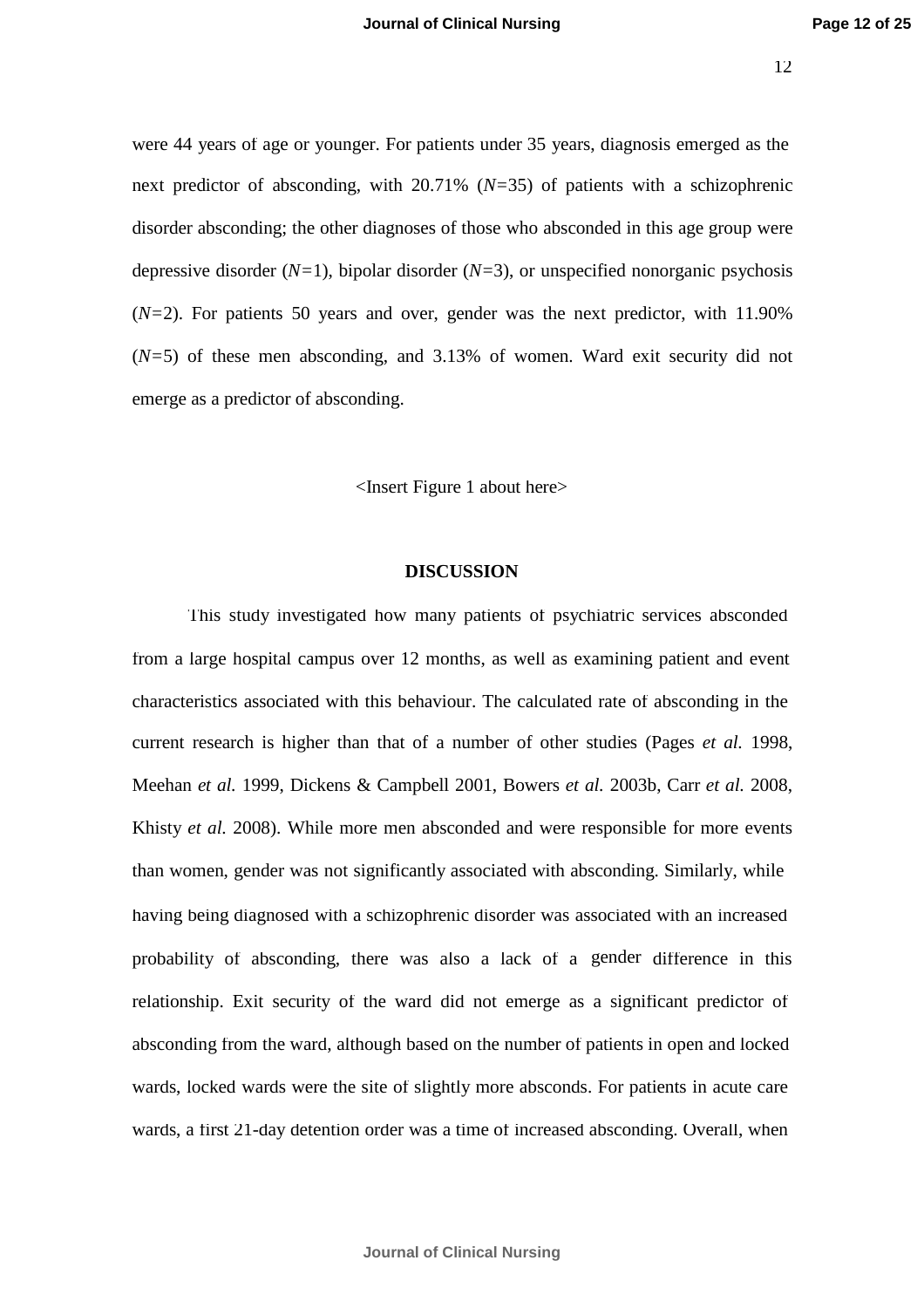#### **Page 13 of 25 Journal of Clinical Nursing**

13

considering the absconding patient, age and diagnosis figured prominently in the profile of the patient who absconds.

The data confirms the findings of other studies in relation to absconding patients; that is, generally young men diagnosed with some form of schizophrenia (Farragher *et al.* 1996, Quinsey *et al.* 1997, Bowers *et al.* 1999b, Meehan *et al.* 1999, Bowers *et al.* 2000, Bowers *et al.* 2003a, The Joanna Briggs Institute 2007), although this study found that women were also represented in the absconding population. Meehan *et al.* (1999) have argued that young male schizophrenic patients are more likely to be admitted to inpatient facilities, which leads to an overrepresentation when constructing a statistical profile. Indeed, the present study considered the number of patients with a schizophrenic disorder who absconded in comparison to non-absconding detained patients with one of these disorders, finding a significant relationship between these disorders and leaving the hospital. Men who absconded, however, were not more likely to have a schizophrenic disorder than women who left the ward, although the small sample size for such a gender comparison (and low expected values in each cell) warrants further investigation of this issue with larger numbers of patients. While the relationship between gender and diagnosis in relation to absconding is therefore complex, the number of men with schizophrenia and their predilection to abscond suggests particular attention to this group, although the present findings stress the need to also consider more generally those with a schizophrenic disorder regardless of gender.

Sixty-three absconding events were accounted for by less than 30% of the absconding sample. This is higher than rates reported by Meehan *et al.* (1999), who found that over one third of all absconding incidences were by the same individuals. In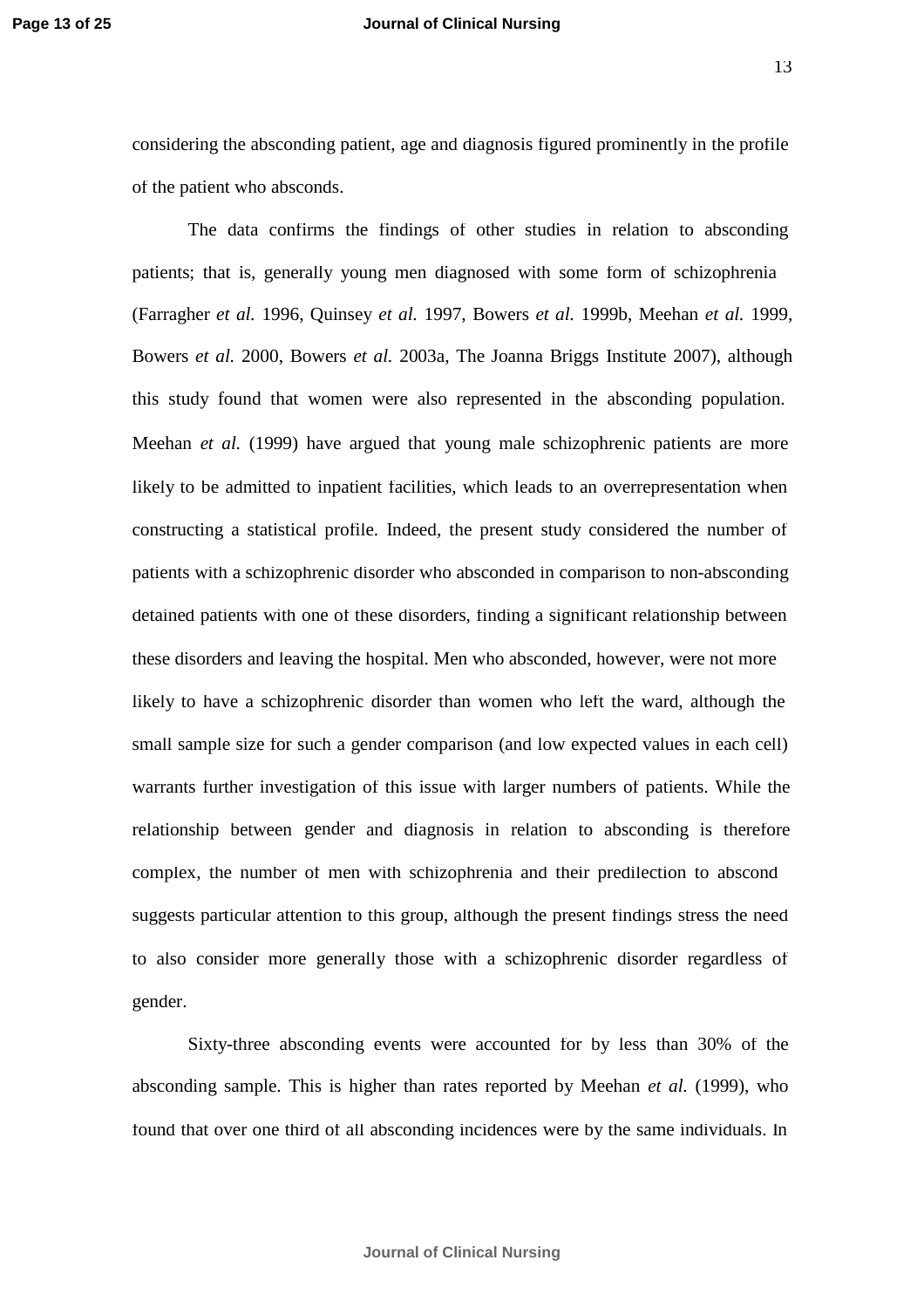the present study, there was a small sub-group of patients that accounted for over half of all absconding incidences. The findings of the present study suggest that once a patient absconds, the risk of that patient absconding again is increased and may serve as a predictor of absconding. However there is limited research published to date that has investigated the characteristics of this small group of patients and the reasons as to what compels them to leave repeatedly. In the present study, these patients were found to be younger than those patients who absconded once, with the majority men (for similar findings see Bowers *et al.* 1998b). Evidently, increased research attention on this group is warranted.

There has also been little research investigating the length of time a detained patient will stay in the hospital before absconding. The present study has found that patients detained under a 21-day detention order (after an initial 3-day detention order) are at particular risk to abscond. This suggests the importance of particular attention to the needs of the patient once their detention for additional psychiatric care has been instated. Bowers *et al.* (2005), for example, has stressed the need for careful communication of unwelcome or bad news.

One common intervention to reduce absconding is to lock the doors to a ward, although effectiveness of this practice has not been established, and staff are reluctant to participate (Bowers 2003). The consequence of this is also an over-restriction of all inpatients, due to the actions of a few (Dickens & Campbell 2001). Physical containment measures do not seem to be sufficient to reduce absconding, with Manchester et al. (1997) demonstrating that absconding is often the outcome of the interaction between precipitating environmental factors, organic variables and psychological traits. The findings in the current study indicate that although there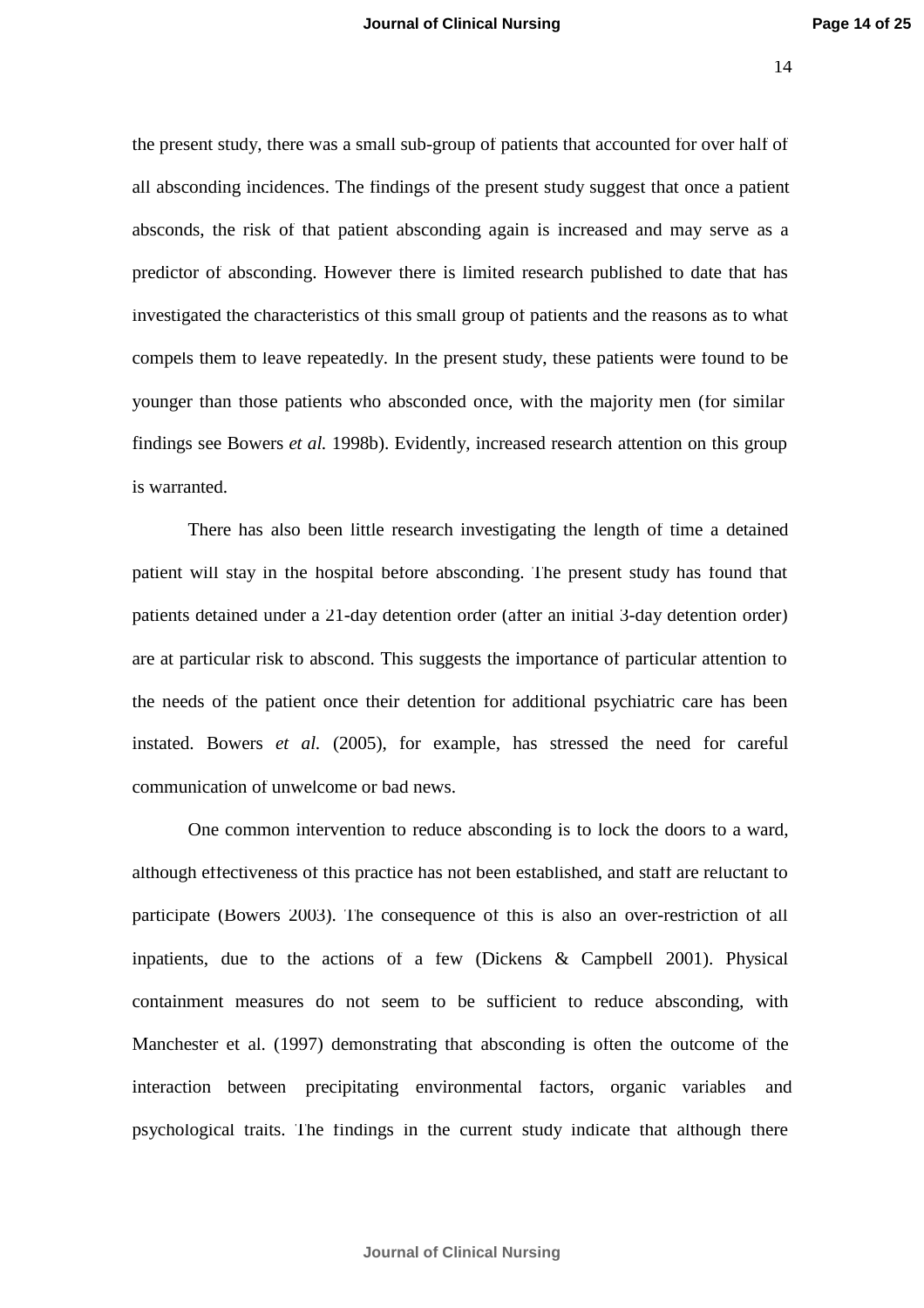#### **Page 15 of 25 Journal of Clinical Nursing**

15

tended to be an overrepresentation of absconding patients in locked wards, the difference was not significant. This is indicative that locking the ward door will not necessarily serve as a deterrent for the patient who wishes to leave.

The CHAID analysis which attempted to form a profile of the absconding patient consisting of multiple characteristics augments the findings of these analyses. The strongest predictor of absconding was age, with younger patients more likely to abscond. Certainly, in the present study absconding patients, as a whole, were significantly younger than those patients who did not abscond. Within the youngest group (<35 years), diagnosis emerged as a variable to pay particular attention, with those with a schizophrenic disorder more likely to abscond. While there were not many absconding patients who were 45 years or older, 9.23% of the absconders were at least 50 years of age, indicating some attention to the older consumer who absconds is needed.

### **Limitations**

There are some limitations within the current study. This hospital only records absconding by detained patients and therefore there is no information for patients not under detention orders but who leave the hospital without formal approval. Currently within Australia, if voluntary patients leave without permission, they may be placed on leave when it is discovered they have left the ward, they may be discharged, or their bed may be kept open to allow them to return of their own volition. As these decisions are made variously across individual wards and data about voluntary patients absconding are not collected routinely, it becomes difficult to examine such absconding in any meaningful way. Furthermore, published literature to date has often investigated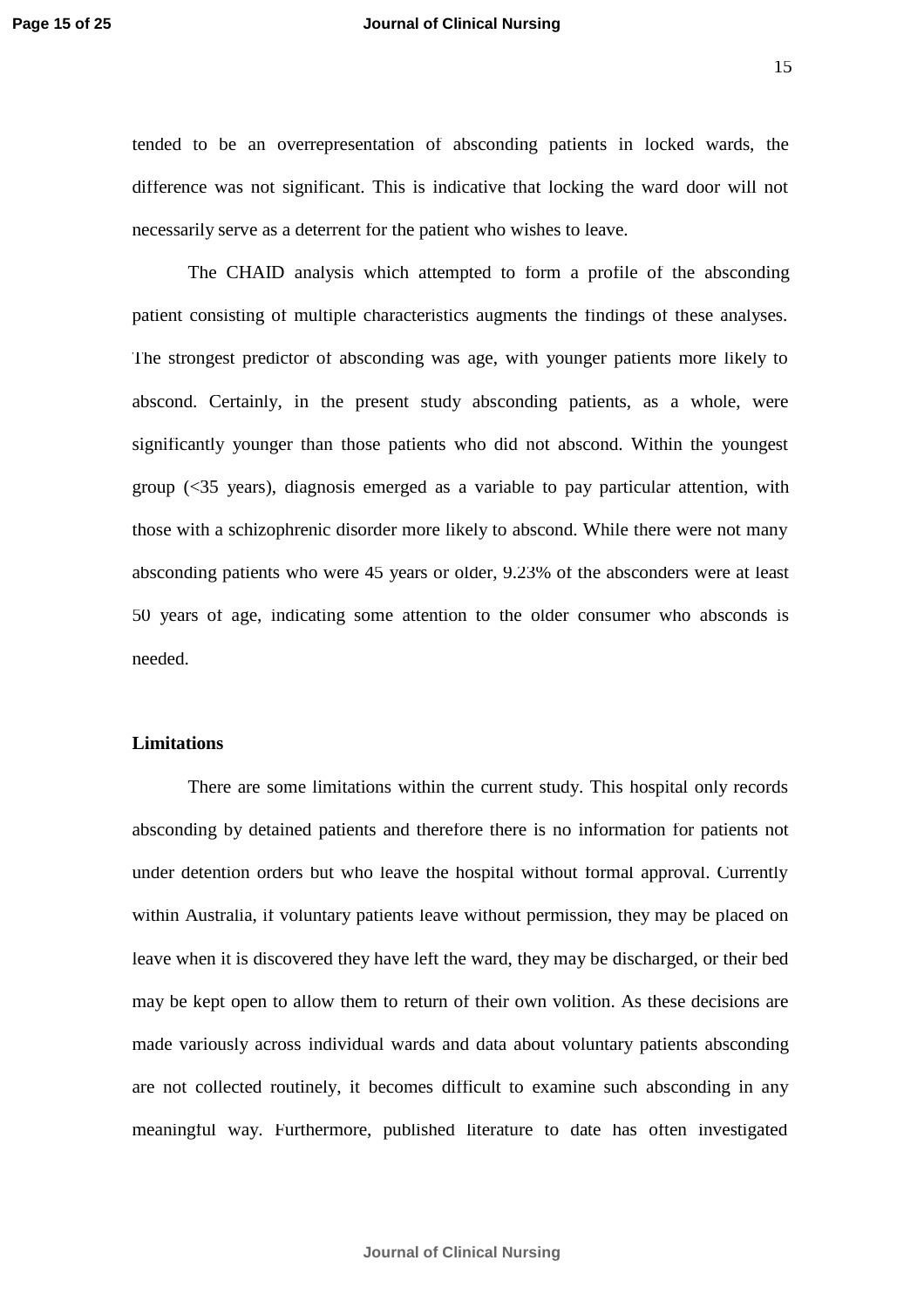absconding by both voluntary *and* involuntary patients. As a result, comparisons are difficult to make. However voluntary patients who choose to leave hospital are an important cohort to study, and examining their reasons for leaving and the effect on their treatment and recovery would allow comparisons within a wider setting to be made. In addition, separating these two types of patient in analysis (which most previous work has not done) is likely to be useful in order to examine similarities and differences. Finally, while the present study examined absconding within a large psychiatric hospital campus consisting of several wards, it would be useful for future work to examine absconding behaviour in other psychiatric settings, such as those located within a general hospital service.

#### **RELEVANCE TO CLINICAL PRACTICE**

The present study contributes to an understanding of patient variables associated with leaving the hospital ward without permission. In doing so, factors of which mental health nurses and other health professionals should be particularly aware in assessment and care planning become apparent. Findings regarding differences in age and diagnosis should be considered alongside predictors which had less of an influence in this study, such as gender. That locking doors seems to have a weak effect on preventing absconding, while the importance of other variables such as detention order emerge indicates the importance of a move away from restrictive measures to a greater consideration of a patient's experience of admission and hospitalization (Bowers, 2003, Cleary *et al.* 2009). In addition, environmental factors associated with absconding, for example staffing levels and time of day when more absconds occur, are important to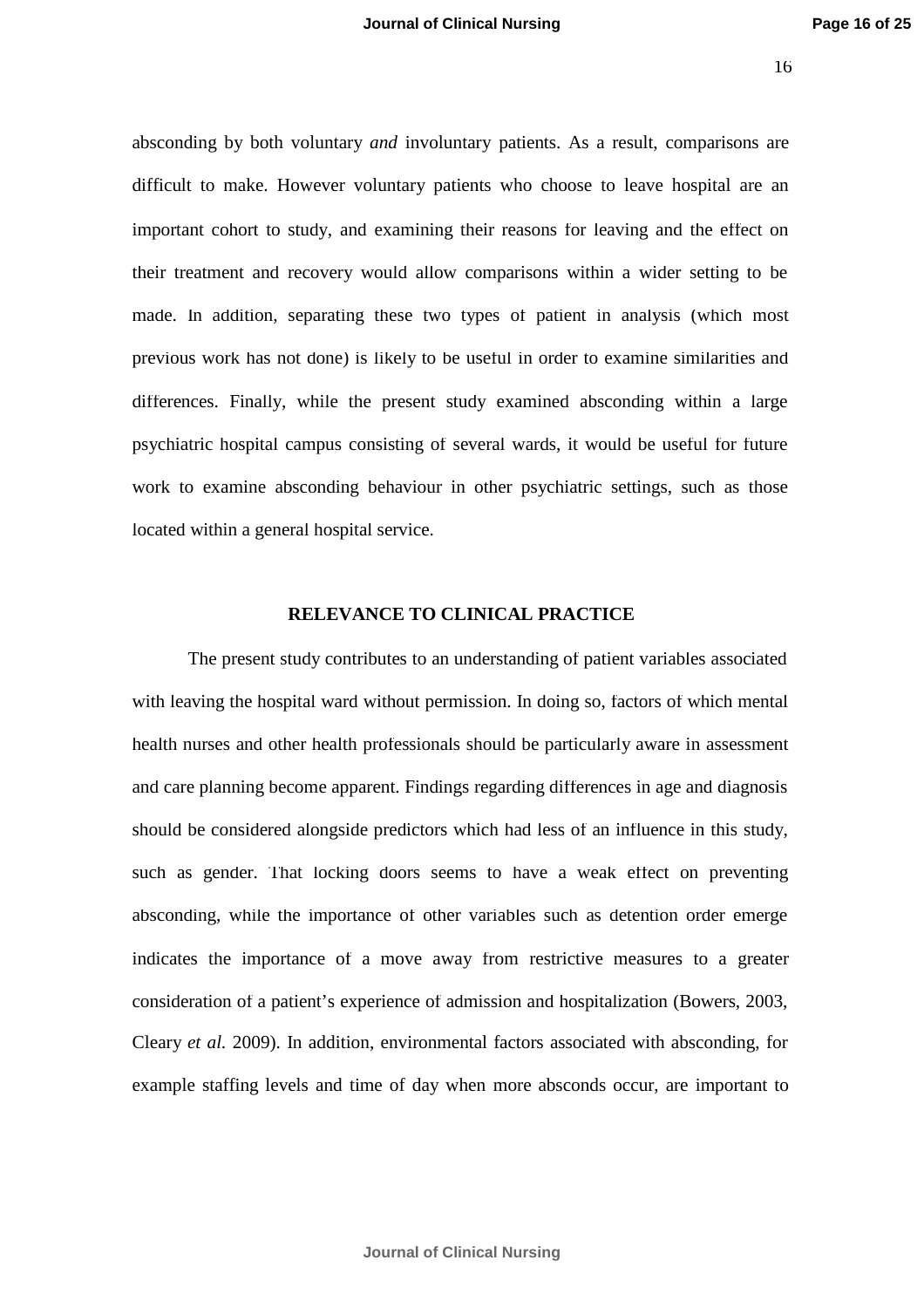17

consider (Muir-Cochrane & Mosel 2008). In doing so, the potential for practical interventions to reduce absconding becomes apparent (see Bowers *et al.* 2003a).

#### **CONCLUSION**

In this study, approximately one in ten patients was found to abscond at least once during their treatment in the studied psychiatric facility. This indicates that absconding is a problem of sufficient prevalence to warrant greater attention. This research has demonstrated that men are not necessarily more likely to abscond than women based on how many men and women are under psychiatric care, although they are responsible for more events and a larger number of them abscond. Age and a diagnosis of schizophrenic disorder emerged as particularly important predictors of absconding. The locking of ward doors does not deter the determined absconder, and may possibly serve to restrict the greater inpatient population. Finally, once patients abscond, there is an increase in likelihood that they will do so again. This would be worthy of further investigation. This work adds to the literature documenting absconding, particularly in Australia. In addition, other factors that need be considered have been identified by Muir-Cochrane and Mosel (2008), who suggested that future work should examine 'the psychological profile and characteristics of the individual inpatient, the meaning of the admission, alienation, social structure of the unit, situational and environmental factors, and precipitating events' (p. 376).

#### **CONTRIBUTIONS:**

Study Design: EM-C, AE, LB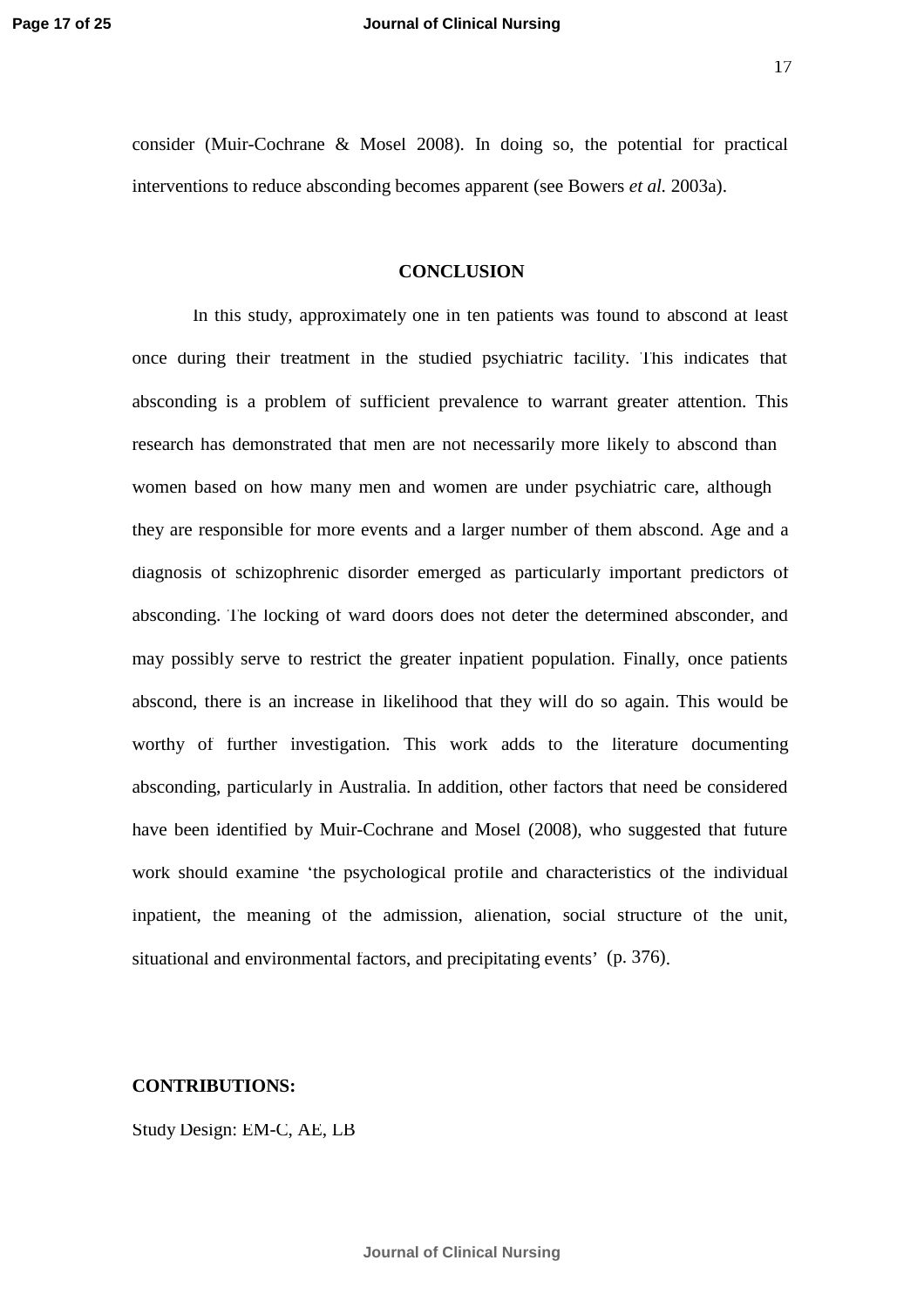Data Collection and analysis: EM-C, KM, AG, AE

Manuscript preparation: EM-C, KM, AG, AE, LB

## **ACKNOWLEDGEMENTS**

Funding for this research was provided by a 2007 University of South Australia (Adelaide, Australia) NHMRC Project Development Scheme Grant. Eimear Muir-Cochrane was an Associate Professor at the University of South Australia in 2007.

## **CONFLICT OF INTEREST**

None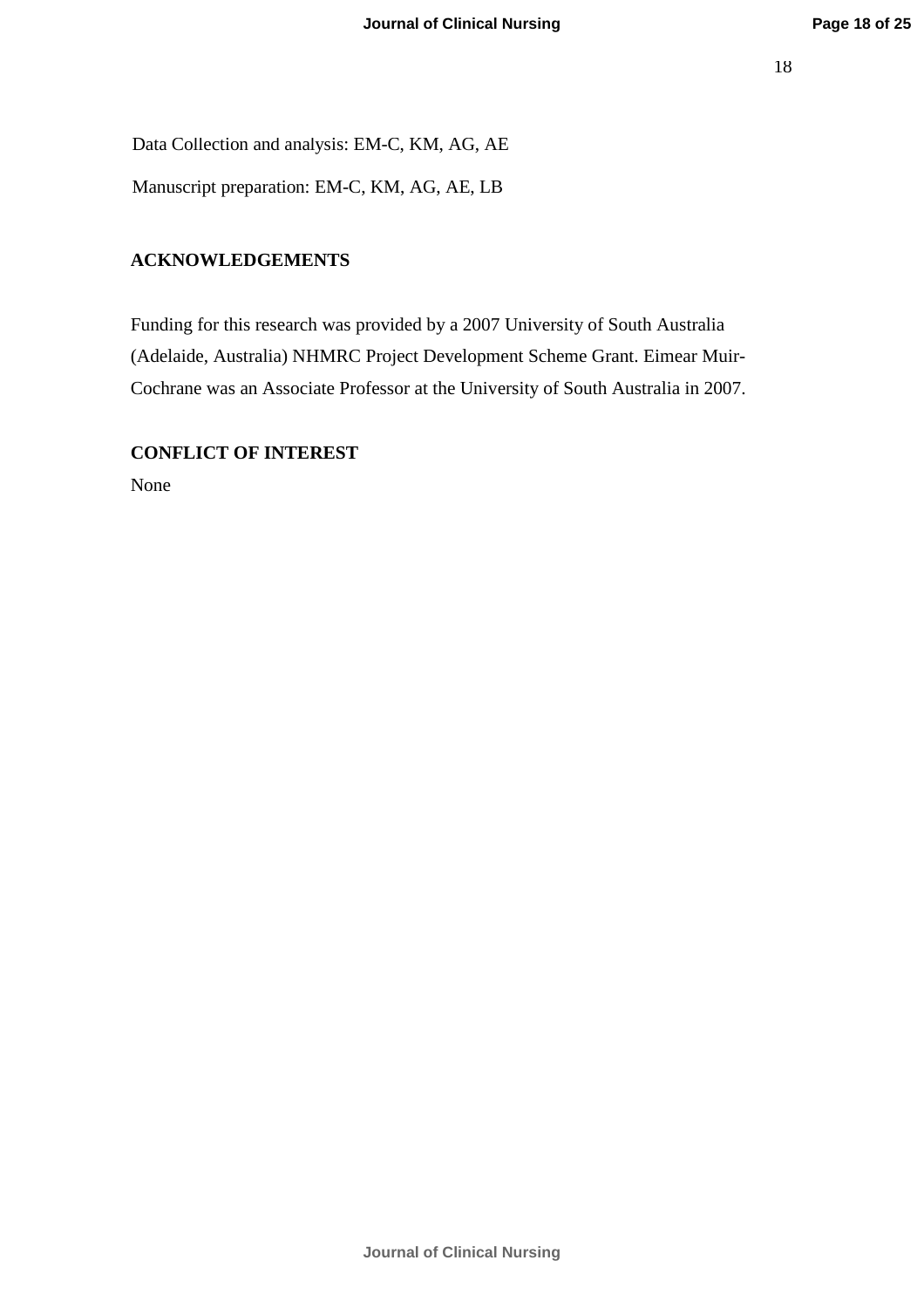#### **REFERENCES**

- *Summary of results,* cat. no. 4326.0, ABS, Canberra. Australian Bureau of Statistics (2008). *National survey of mental health and wellbeing:*
- Australian Institute of Health and Welfare (2006). *Australia's health 2006: The tenth biennial health report of the Australian Institute of Health and Welfare,* AIHW, Canberra.
- Bowers L (2000) The expression and comparison of ward incident rates. *Issues in Mental Health Nursing* **21**, 365-374.
- Bowers L (2003) Runaway patients. *Mental Health Practice* **7**, 10–12.
- Bowers L, Alexander J, & Gaskell C (2003a) A trial of an anti-absconding intervention in acute psychiatric wards. *Journal of Psychiatric and Mental Health Nursing* **10**, 410– 416.
- Bowers L, Jarrett M, & Clark N. (1998a) Absconding: a literature review. *Journal of Psychiatric and Mental Health Nursing* **5**, 343-353.
- Bowers, L, Jarrett, M, Clark, N, Kiyimba, F & McFarlane, L (1998b) *Runaway patients*. Report prepared for the GNC Trust, London, City University.
- Bowers L, Jarrett M, Clark N, Kiyimba F & McFarlane L (1999a) Absconding: why patients leave. *Journal of Psychiatric and Mental Health Nursing* **6**, 199-205.
- Bowers L, Jarrett M, Clark N, Kiyimba F & McFarlane L (1999b) Absconding: how and when patients leave the ward. *Journal of Psychiatric and Mental Health Nursing* **6**, 207-211.
- Bowers L, Jarrett M, Clark N, Kiyimba F & McFarlane L (2000) Determinants of absconding by patients on acute psychiatric wards. *Journal of Advanced Nursing* **32**, 644-649.
- Bowers L, Simpson A & Alexander J (2003b) Patient-staff conflict: results of a survey on acute psychiatric wards, *Social Psychiatry and Psychiatric Epidemiology* **38**, 402-408.
- Bowers, L, Simpson, A & Alexander, J (2005) Real world application of an intervention to reduce absconding. *Journal of Psychiatric and Mental Health Nursing* **12**, 598-602.
- Carr VJ, Lewin TJ, Sly KA, Conrad AM, Tirupati S, Cohen M, Ward PB & Coombs T (2008) Adverse incidents in acute psychiatric inpatient units: rates, correlates and pressures. *Australian and New Zealand Journal of Psychiatry* **42**, 267-282.
- [Clark](http://www.ncbi.nlm.nih.gov/sites/entrez?Db=pubmed&Cmd=Search&Term=%22Clark%20N%22%5BAuthor%5D&itool=EntrezSystem2.PEntrez.Pubmed.Pubmed_ResultsPanel.Pubmed_DiscoveryPanel.Pubmed_RVAbstractPlus) N, [Kiyimba](http://www.ncbi.nlm.nih.gov/sites/entrez?Db=pubmed&Cmd=Search&Term=%22Kiyimba%20F%22%5BAuthor%5D&itool=EntrezSystem2.PEntrez.Pubmed.Pubmed_ResultsPanel.Pubmed_DiscoveryPanel.Pubmed_RVAbstractPlus) F, [Bowers](http://www.ncbi.nlm.nih.gov/sites/entrez?Db=pubmed&Cmd=Search&Term=%22Bowers%20L%22%5BAuthor%5D&itool=EntrezSystem2.PEntrez.Pubmed.Pubmed_ResultsPanel.Pubmed_DiscoveryPanel.Pubmed_RVAbstractPlus) L, [Jarrett](http://www.ncbi.nlm.nih.gov/sites/entrez?Db=pubmed&Cmd=Search&Term=%22Jarrett%20M%22%5BAuthor%5D&itool=EntrezSystem2.PEntrez.Pubmed.Pubmed_ResultsPanel.Pubmed_DiscoveryPanel.Pubmed_RVAbstractPlus) M, & [McFarlane](http://www.ncbi.nlm.nih.gov/sites/entrez?Db=pubmed&Cmd=Search&Term=%22McFarlane%20L%22%5BAuthor%5D&itool=EntrezSystem2.PEntrez.Pubmed.Pubmed_ResultsPanel.Pubmed_DiscoveryPanel.Pubmed_RVAbstractPlus) L (1999) Absconding: nurses views and reactions. *Journal of Psychiatric and Mental Health Nursing* **6**, 219- 224.
- Cleary M, Hunt GE, Walter G & Robertson M (2009) Locked inpatient units in modern mental health care: values and practice issues. *Journal of Medical Ethics* **35**, 644-646.
- Dickens GL & Campbell J (2001) Absconding of patients from an independent UK psychiatric hospital: a 3-year retrospective analysis of events and characteristics of absconders. *Journal of Psychiatric and Mental Health Nursing* **8**, 543–550.
- Farragher B, Gannon M & Ahmad I (1996) Absent without leave: can we predict those who go AWOL? *Irish Journal of Psychological Medicine* **13**, 28–30.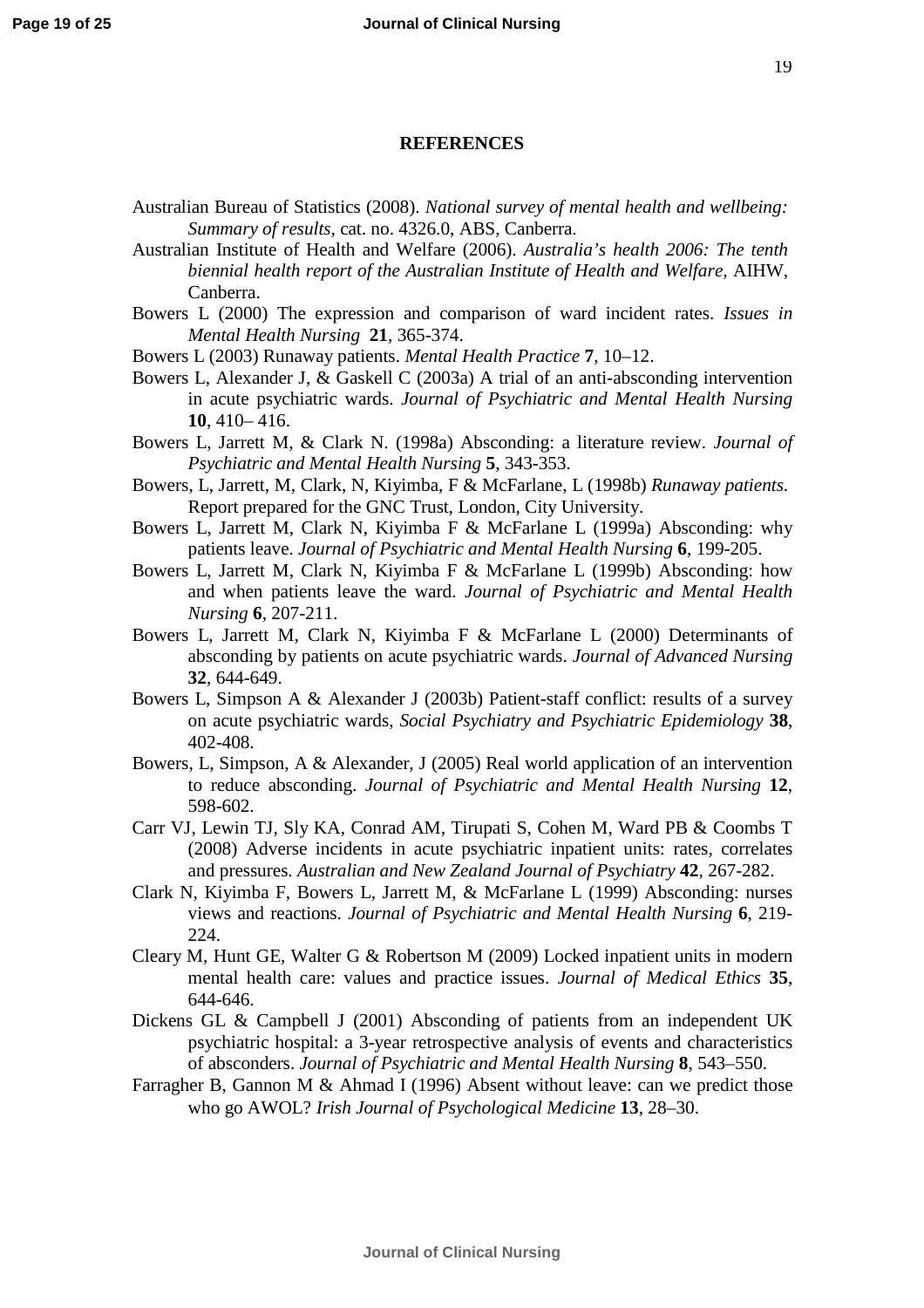- Khisty N, Raval N, Dhadphale M, Kale K & Javadekar A (2008) A prospective study of patients absconding from a general hospital psychiatry unit in a developing country. *Journal of Psychiatric and Mental Health Nursing* **15**, 458-464.
- King EA, Baldwin DS, Sinclair JMA & Campbell MJ (2001) The Wessex recent inpatient suicide study, 2: casecontrol study of 59 in-patient suicides. *British Journal of Psychiatry* **178**, 537–542.
- Manchester D, Hodgkinson A, Pfaff A & Nguyen G (1997) A non-aversive approach to reducing hospital absconding in a head-injured adolescent boy. *Brain Injury* **11**, 271-277.
- Meehan T, Morrison P & McDougall S (1999) Absconding behaviour: an exploratory investigation in an acute inpatient unit. *Australian and New Zealand Journal of Psychiatry* **33**, 533-537.
- Muir-Cochrane E & Mosel K (2008) Absconding: A review of the literature 1996–2008. *International Journal of Mental Health Nursing* **17**, 370-378.
- National Health and Medical Research Council (NHMRC) (2007) *National statement on ethical conduct in research involving humans*. NHMRC. Available at: [http//:www.nhmrc.gov.au/publications/synopses/e35syn.htm](http://www.nhmrc.gov.au/publications/synopses/e35syn.htm) March 2007). (accessed 15
- Pages KP, Russo JE, Wingerson DK, Ries RK, Roy-Byrne PP & Cowley DS. Predictors and outcome of discharge against medical advice from the psychiatric units of a general hospital. *Psychiatric Services* **49**, 1187-1192.
- Quinsey VL, Coleman G, Jones, B & Altrows, IF (1997) Proximal antecedents of eloping and reoffending among supervised mentally disordered offenders. *Journal of Interpersonal Violence* **12**, 794-813.
- Shah A & Ganesvaran T (2000) Completed suicide among psychiatric in-patients with depression in an Australian mental hospital. *International Journal of Methods in Psychiatric Research* **9**, 25–31.
- The Joanna Briggs Institute (2007) *Absconded patient: recommended practice*. The Joanna Briggs Institute. Available at: [http://www.jbiconnect.org/acutecare/docs/cis/cb\\_html\\_viewer.php?IID=999&la](http://www.jbiconnect.org/acutecare/docs/cis/cb_html_viewer.php?IID=999&lang=en&region=AU&qu=1&p=1&e=1&r=1&o=1) [ng=en&region=AU&qu=1&p=1&e=1&r=1&o=1](http://www.jbiconnect.org/acutecare/docs/cis/cb_html_viewer.php?IID=999&lang=en&region=AU&qu=1&p=1&e=1&r=1&o=1) (accessed  $27$  May 2007).
- Walsh E, Rooney S, Sloan D, McCauley P, Mulvaney F, O'Callaghan E & Larkin C (1998) Irish psychiatric absconders: characteristics and outcome. *Psychiatric Bulletin* **22**, 351–353.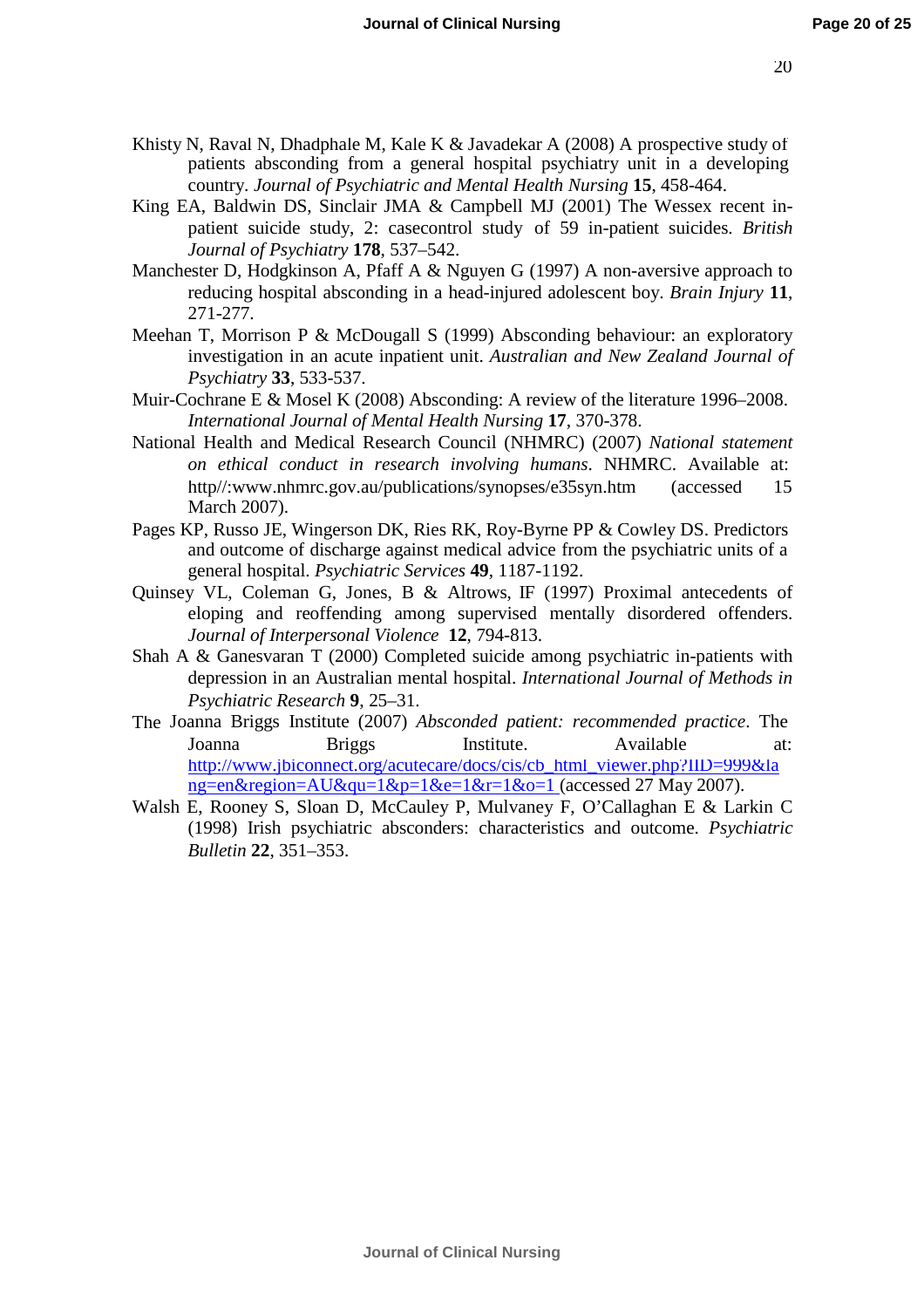*Figure 1.* CHAID analysis comparing absconding patients with those detained patients who did not abscond.

*Note: N* refers to total number of patients in the category. % refers to patients absconding within each category. Schizophr Disorder = Schizophrenic Disorder. Nonorganic psychosis = unspecified non-organic psychosis; Substance use = mental and behavioural disorders due to psychoactive substance use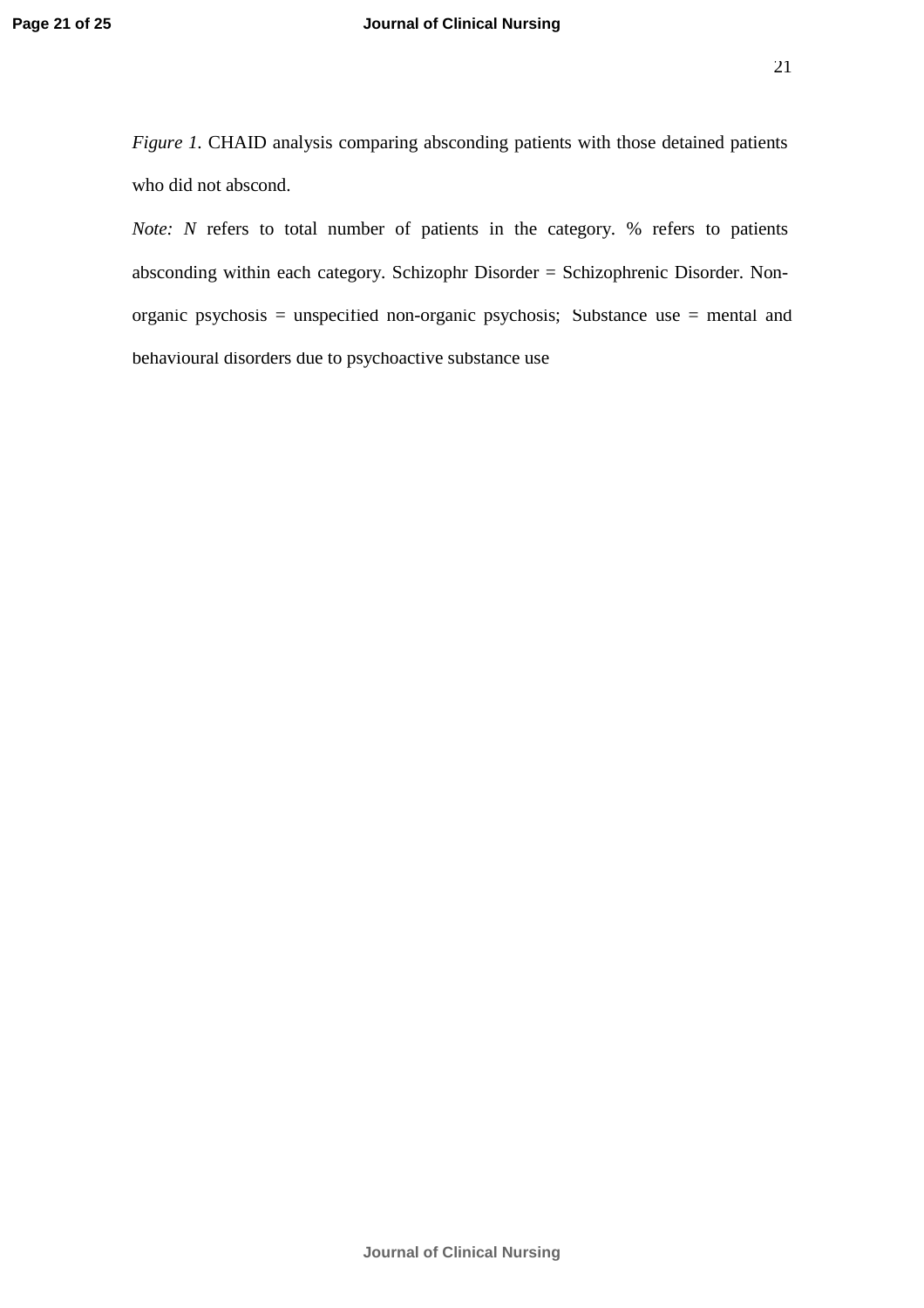### Table 1

*Absconding event-based rates, by gender*

|        | Absconding | Hospital   | Absconding |
|--------|------------|------------|------------|
|        | events     | detained   | rate       |
|        |            | discharges |            |
| Male   | 82         | 377        | 21.75%     |
| Female | 30         | 161        | 18.63%     |
| Total  | 112        | 538        | 20.82%     |
|        |            |            |            |

### Table 2

## *Absconding patient-based rates, by gender*

|        | Absconding | Hospital   | Absconding |
|--------|------------|------------|------------|
|        | patients   | detained   | rate       |
|        |            | discharges |            |
| Male   | 50         | 377        | 13.26%     |
| Female | 17         | 161        | 10.56%     |
| Total  | 67         | 538        | 12.45%     |
|        |            |            |            |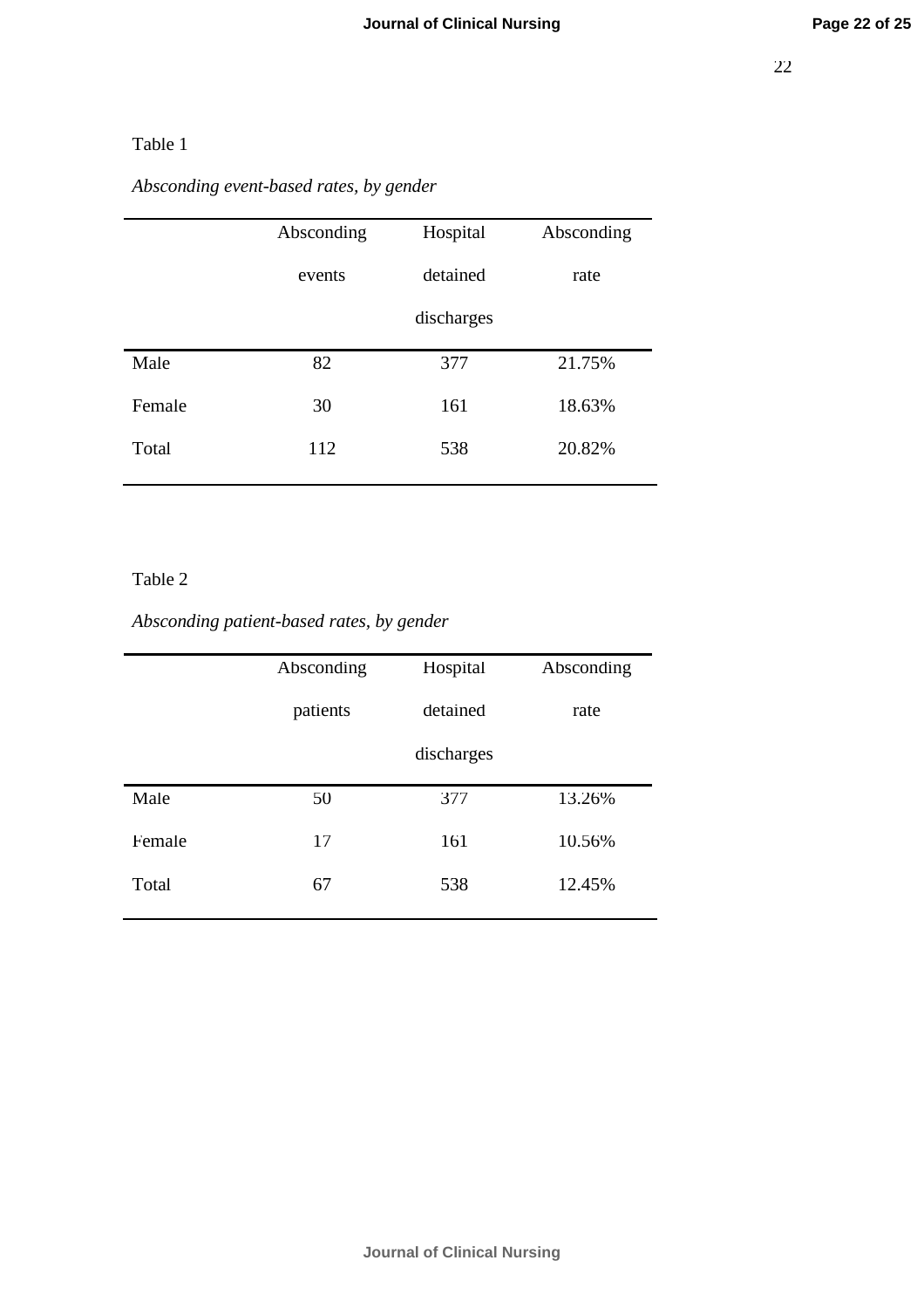### Table 3

# *Number of events by absconding patients*

| Number of         | Absconding     | % of absconders | % of repeat |
|-------------------|----------------|-----------------|-------------|
| absconding events | patients       |                 | absconders  |
| One               | 46             | 68.66           |             |
| Two               | 8              | 11.94           | 42.11       |
| Three             | 8              | 11.94           | 42.11       |
| Four              |                |                 |             |
| Five              | $\mathbf{1}$   | 1.49            | 5.26        |
| Six               | $\overline{2}$ | 2.99            | 10.53       |
| Seven             |                |                 |             |
| Eight             |                |                 |             |
| Nine              | $\mathbf{1}$   | 1.49            | 5.26        |
| Total             | 67             | 100             | 100         |

### Table 4.

## *Number of absconding events by ward exit security*

|                      | Locked |        | Unlocked |        |
|----------------------|--------|--------|----------|--------|
|                      | Wards  | Events | Wards    | Events |
| <b>Acute Care</b>    |        | 38     | 2        | 26     |
| <b>Extended Care</b> | 1      | 19     | 4        | 29     |
| Total                | 2      | 57     | 6        | 55     |